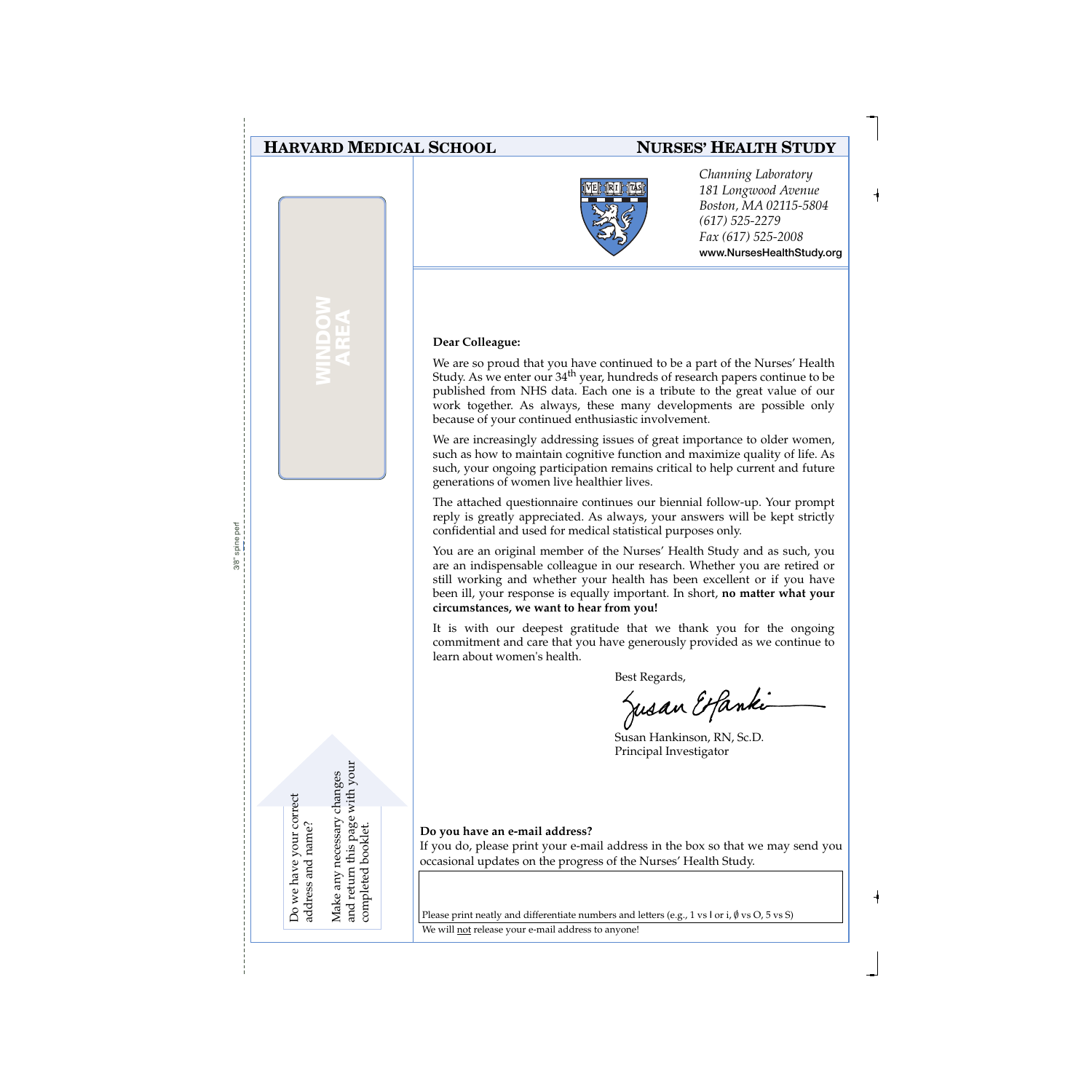**WINDOW AREA**

# **INSTRUCTIONS**

Please use an ordinary pencil to answer all questions. Fill in the appropriate response circles completely. The form is designed to be read by optical-scanning equipment, so it is important that you keep any write-in responses **within** the spaces provided and erase any incorrect marks completely. If you have comments, please write them on a separate piece of paper.



- **Please tear off the cover letter (to preserve confidentiality) and return the questionnaire in the enclosed postage-paid envelope.**
- **If your name and address as printed on this questionnaire are no longer correct or are incomplete, or if you are providing your e-mail address, please make any necessary changes on the letter and return it to us.**
- **Thank you for completing the 2010 Nurses' Health Study Questionnaire.**

The risk of breach of confidentiality associated with participation in this study is very small. Your choice to participate in this study is completely voluntary and you may decline or withdraw at any time without penalty. Although complete information is important to the study, you may skip any question you do not wish to answer. You will not receive monetary compensation for participating. If you have any questions regarding your rights as a research participant, you are encouraged to call a representative of the Human Subjects Committee at the Brigham and Women's Hospital (617-424-4100). **Federal research regulations require us to include the following information:** There are no direct benefits to you from participating in this study.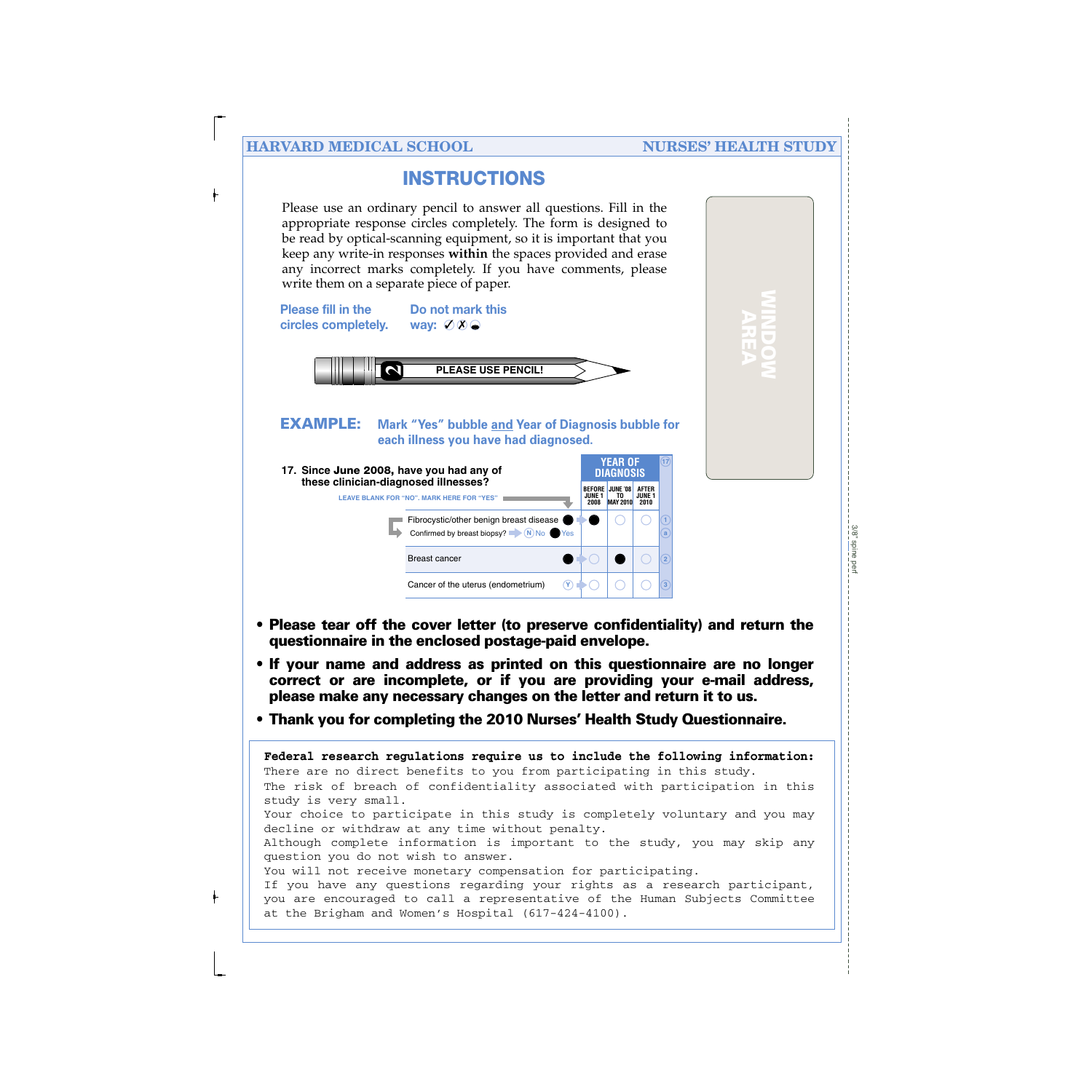|               | <b>HARVARD MEDICAL SCHOOL</b>                                                 | Page 1                                                                                                    | <b>NURSES' HEALTH STUDY</b>                   |  |
|---------------|-------------------------------------------------------------------------------|-----------------------------------------------------------------------------------------------------------|-----------------------------------------------|--|
|               |                                                                               |                                                                                                           | $\overline{\mathbf{N}}$<br>PLEASE USE PENCIL! |  |
|               |                                                                               | 1. Is this your correct Date of Birth?                                                                    |                                               |  |
|               |                                                                               | $\bigcirc$ Yes                                                                                            |                                               |  |
|               |                                                                               | ◯ No → If No, Please write correct date.                                                                  |                                               |  |
|               |                                                                               | <b>MONTH</b>                                                                                              | <b>DAY</b><br><b>YEAR</b>                     |  |
|               |                                                                               | 2. What is your current weight?                                                                           |                                               |  |
|               |                                                                               | <b>POUNDS</b>                                                                                             |                                               |  |
|               |                                                                               | $\odot$<br>$\odot$<br>$\odot$                                                                             |                                               |  |
|               |                                                                               | $\odot$<br>$\odot$<br>$\odot$<br>$\circled{2}$<br>$\circled{2}$<br>$\circled{2}$                          |                                               |  |
|               |                                                                               | $\circled{3}$<br>$\circled{3}$<br>$\circled{3}$<br>$\circled{\scriptstyle 4}$<br>$\bigcirc$<br>$\bigcirc$ |                                               |  |
|               |                                                                               | $\circledS$<br>$\circled{5}$<br>$\circled{5}$<br>$\circledcirc$<br>$\odot$<br>$\circ$                     |                                               |  |
|               |                                                                               | $\odot$<br>$\odot$<br>$\circledS$<br>$\circledast$                                                        |                                               |  |
|               |                                                                               | $\circledcirc$<br>$\circledcirc$                                                                          |                                               |  |
|               | 3. Do you currently smoke cigarettes?                                         |                                                                                                           |                                               |  |
| $()$ No       | ◯ Yes $\rightarrow$ How many/day? ◯ 1-4 ◯ 5-14 ◯ 15-24 ◯ 25-34 ◯ 35-44 ◯ 45+  |                                                                                                           |                                               |  |
|               |                                                                               |                                                                                                           |                                               |  |
|               | 4. Have you had your uterus removed?                                          |                                                                                                           |                                               |  |
|               | ◯ No ◯ Yes <b>Date of surgery:</b> ◯ Before June 1, 2008                      |                                                                                                           | ◯ After June 1, 2008                          |  |
|               | 5. Have you ever had either of your ovaries surgically removed?               |                                                                                                           |                                               |  |
|               | ◯ No ◯ Yes a) How many ovaries do you have remaining?                         |                                                                                                           |                                               |  |
|               | ○ None ○ One                                                                  |                                                                                                           |                                               |  |
|               | 6. Have you had professionally diagnosed hearing loss?                        |                                                                                                           |                                               |  |
|               | ○ Yes • a) Year of first diagnosis? ○ Before 1984 ○ 1984-'89 ○ 1990-'93       |                                                                                                           | $\bigcirc$ 1994-'97                           |  |
| $\bigcirc$ No | $\bigcirc$ 1998-2001                                                          | $\bigcirc$ 2002-'05                                                                                       | $\bigcirc$ 2006-'09<br>$\bigcirc$ 2010+       |  |
|               |                                                                               |                                                                                                           |                                               |  |
|               | 7. Have you ever been diagnosed with Chronic Fatigue Syndrome by a clinician? |                                                                                                           |                                               |  |
|               | ○ Yes • a) Year of first diagnosis? ○ Before 1984 ○ 1984-'89 ○ 1990-'93       |                                                                                                           | $\bigcirc$ 1994-'97                           |  |
| $\bigcirc$ No | $\bigcirc$ 1998-2001                                                          | $\bigcirc$ 2002-'05                                                                                       | $\bigcirc$ 2006-'09<br>$\bigcirc$ 2010+       |  |
|               | PLEASE DO NOT WRITE IN THIS AREA<br>00000000000000000000000                   |                                                                                                           | <b>SERIAL #</b>                               |  |
|               |                                                                               |                                                                                                           |                                               |  |

J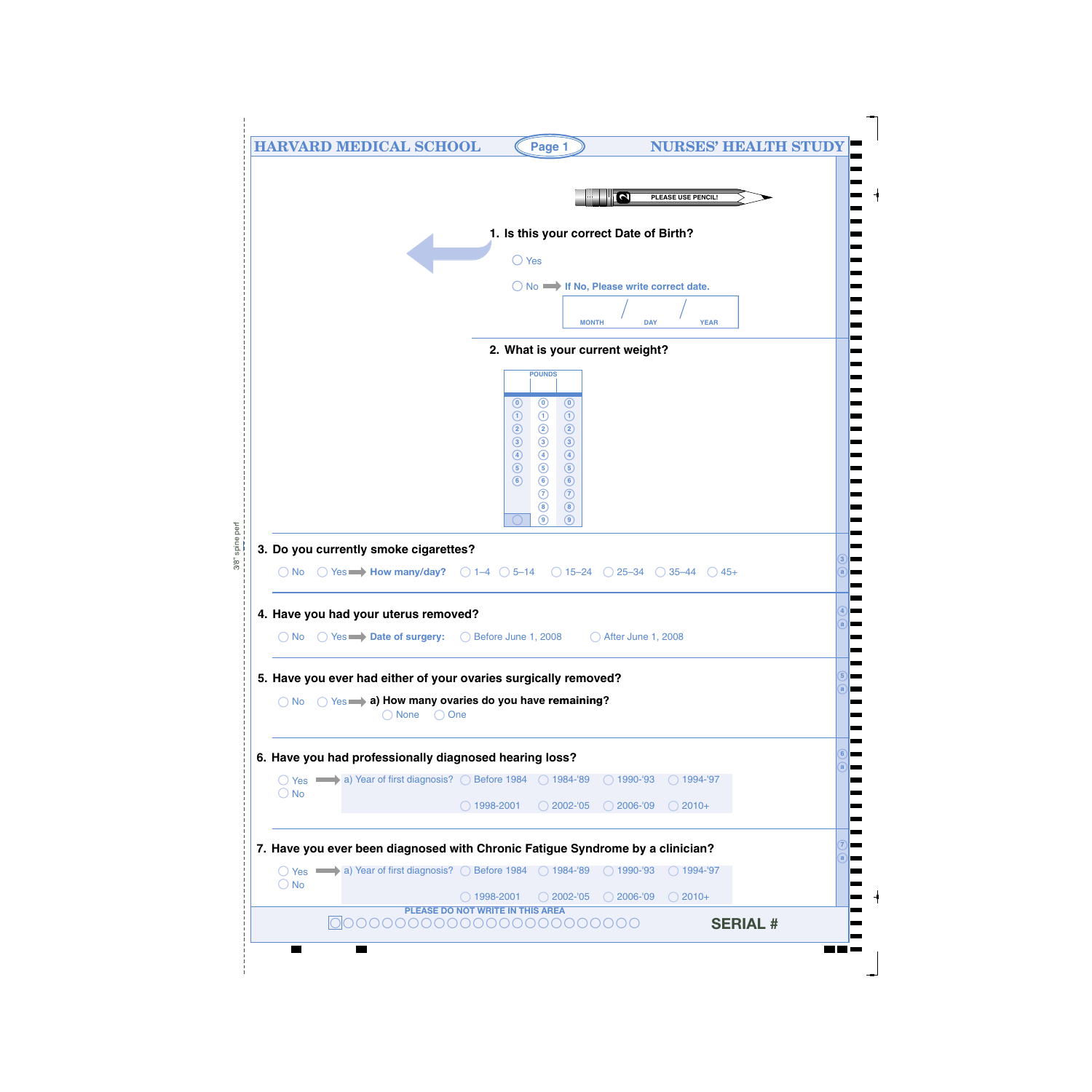|                                                          | <b>HARVARD MEDICAL SCHOOL</b><br><b>NURSES' HEALTH STUDY</b><br>Page 2                                                                                                                                                                                                         |
|----------------------------------------------------------|--------------------------------------------------------------------------------------------------------------------------------------------------------------------------------------------------------------------------------------------------------------------------------|
|                                                          | 8. Since June 2008, have you used Evista (raloxifene) or Nolvadex (tamoxifen)?<br>◯ Yes > a) How many months have you used each drug                                                                                                                                           |
| <b>No</b><br>$\left(\begin{array}{c} \end{array}\right)$ | during the 24-month period between June 2008 and June 2010?<br>Evista:                                                                                                                                                                                                         |
|                                                          | $\bigcirc$ Not Used $\bigcirc$ 1-4 months $\bigcirc$ 5-9 $\bigcirc$ 10-14 $\bigcirc$ 15-19 $\bigcirc$ 20-24 months<br>◯ Used only after 6/2010                                                                                                                                 |
|                                                          | Nolvadex:                                                                                                                                                                                                                                                                      |
|                                                          | $\bigcirc$ Not Used $\bigcirc$ 1–4 months $\bigcirc$ 5–9 $\bigcirc$ 10–14 $\bigcirc$ 15–19 $\bigcirc$ 20–24 months<br>◯ Used only after 6/2010                                                                                                                                 |
|                                                          | b) Are you currently using Evista or Nolvadex?<br>$\bigcirc$ No, not currently<br>$\bigcirc$ Yes, Evista<br>$\bigcirc$ Yes, Nolvadex                                                                                                                                           |
|                                                          | 9. Since June 2008, have you used prescription female hormones?                                                                                                                                                                                                                |
|                                                          | $\bigcirc$ Yes $\Rightarrow$ a) How many months did you use hormones since June 2008?                                                                                                                                                                                          |
| $\bigcirc$ No                                            | $\bigcirc$ 1–4 months $\bigcirc$ 5–9 $\bigcirc$ 10–14 $\bigcirc$ 15–19 $\bigcirc$ 20–25 $\bigcirc$ 26–30 $\bigcirc$ 31–35 $\bigcirc$ 36+ months                                                                                                                                |
|                                                          | b) Are you currently using them (within the last month)? $\bigcirc$ Yes $\bigcirc$ No If No, skip to Part d.                                                                                                                                                                   |
|                                                          | c) Mark the type(s) of hormones you are CURRENTLY using:<br><b>Combined:</b> $\bigcirc$ Prempro (beige) $\bigcirc$ Prempro (gold) $\bigcirc$ Prempro (peach)<br>Prempro (light blue)                                                                                           |
|                                                          | $\bigcirc$ Premphase<br>$\bigcirc$ Combipatch<br>$\bigcirc$ FemHRT                                                                                                                                                                                                             |
|                                                          | ◯ Oral Premarin or conjugated estrogens<br>$\bigcirc$ Patch Estrogen<br>◯ Vaginal Estrogen<br><b>Estrace</b>                                                                                                                                                                   |
|                                                          | Estrogen:<br>◯ Estrogen gels, creams, or sprays on skin<br>( ) Estratest<br>$\bigcirc$ Ogen<br>$\bigcirc$ Other Estrogen (specify in box below)                                                                                                                                |
|                                                          | Progesterone/Progestin: O Provera/Cycrin/MPA<br>$\bigcirc$ Vaginal<br>◯ Micronized (e.g., Prometrium)                                                                                                                                                                          |
|                                                          | $\bigcirc$ Other progesterone (specify type in box below)<br>$\left( 0\right) 0$                                                                                                                                                                                               |
|                                                          | Other hormones <i>CURRENTLY</i> used (e.g., Tri-est), Specify: $\Rightarrow$<br>$\textcircled{1}\oplus\textcircled{1}$<br>$2)$ $2)$ $2)$                                                                                                                                       |
|                                                          | d) If you used oral conjugated estrogen (e.g., Premarin) what dose did you usually take?<br>$(3)$ $(3)$ $(3)$ $(d)$<br>$\bigcirc$ .30 mg/day or less<br>$\bigcirc$ .45 mg/day<br>$\bigcirc$ .625 mg/day<br>$\bigcirc$ .9 mg/day<br>$\bigcirc$ $\bigcirc$ $\bigcirc$ $\bigcirc$ |
|                                                          | $\bigcirc$ 1.25 mg/day or higher<br>$\bigcirc$ Unsure<br>$\bigcirc$ Did not take oral conjugated estrogen<br>$\circ$ 5 $\circ$<br>$\circledcirc$ (6) (6)                                                                                                                       |
|                                                          | 10. Have you ever had surgery to treat urinary incontinence?<br>$(2)$ $(2)$ $(10)$<br>(8)(8)(8)                                                                                                                                                                                |
|                                                          | $\bigcirc$ $\bigcirc$ $\bigcirc$ $\bigcirc$ $\bigcirc$<br>◯ Yes When? ◯ Before 2001<br>$\bigcirc$ 2001-2002<br>$\bigcirc$ 2003-2004                                                                                                                                            |
| $\bigcirc$ No                                            | 2005-2006<br>$\bigcirc$ 2007–2009<br>$\bigcirc$ 2010+                                                                                                                                                                                                                          |
| ◯ Never                                                  | 11. During the last 12 months, how often have you leaked or lost control of your urine?<br>$\bigcirc$ Less than once/month $\bigcirc$ Once/month $\bigcirc$ 2–3 times/month $\bigcirc$ About once/week<br>$\bigcirc$ Almost every day                                          |
|                                                          | i) When you lose your urine, how much usually leaks?<br>$\bigcirc$ Enough to wet your underwear $\bigcirc$ Enough to wet your outerclothing<br>$\bigcirc$ A few drops<br>$\bigcirc$ Enough to wet the floor                                                                    |
|                                                          |                                                                                                                                                                                                                                                                                |
|                                                          | ii) When you lose urine, what is the usual cause?<br>⊙ Coughing, sneezing, laughing, or doing physical activity ⊙ A sudden and urgent need to go to the bathroom                                                                                                               |
|                                                          | C Both a) and b) equally (d) In other circumstances                                                                                                                                                                                                                            |
| leakage?                                                 | 12. On average, how often in the past year have you experienced any amount of accidental bowel                                                                                                                                                                                 |
| a) Liquid stool:                                         | $\bigcirc$ Less than 1/month<br>$\bigcirc$ Never<br>$\bigcirc$ 1-3/month<br>About once/week<br>Several times/week<br><b>Nearly daily</b>                                                                                                                                       |
| b) Solid stool:                                          | $\bigcirc$ 1-3/month<br>Less than 1/month<br>About once/week<br>( ) Never                                                                                                                                                                                                      |
|                                                          | Several times/week<br>$\bigcirc$ Nearly daily                                                                                                                                                                                                                                  |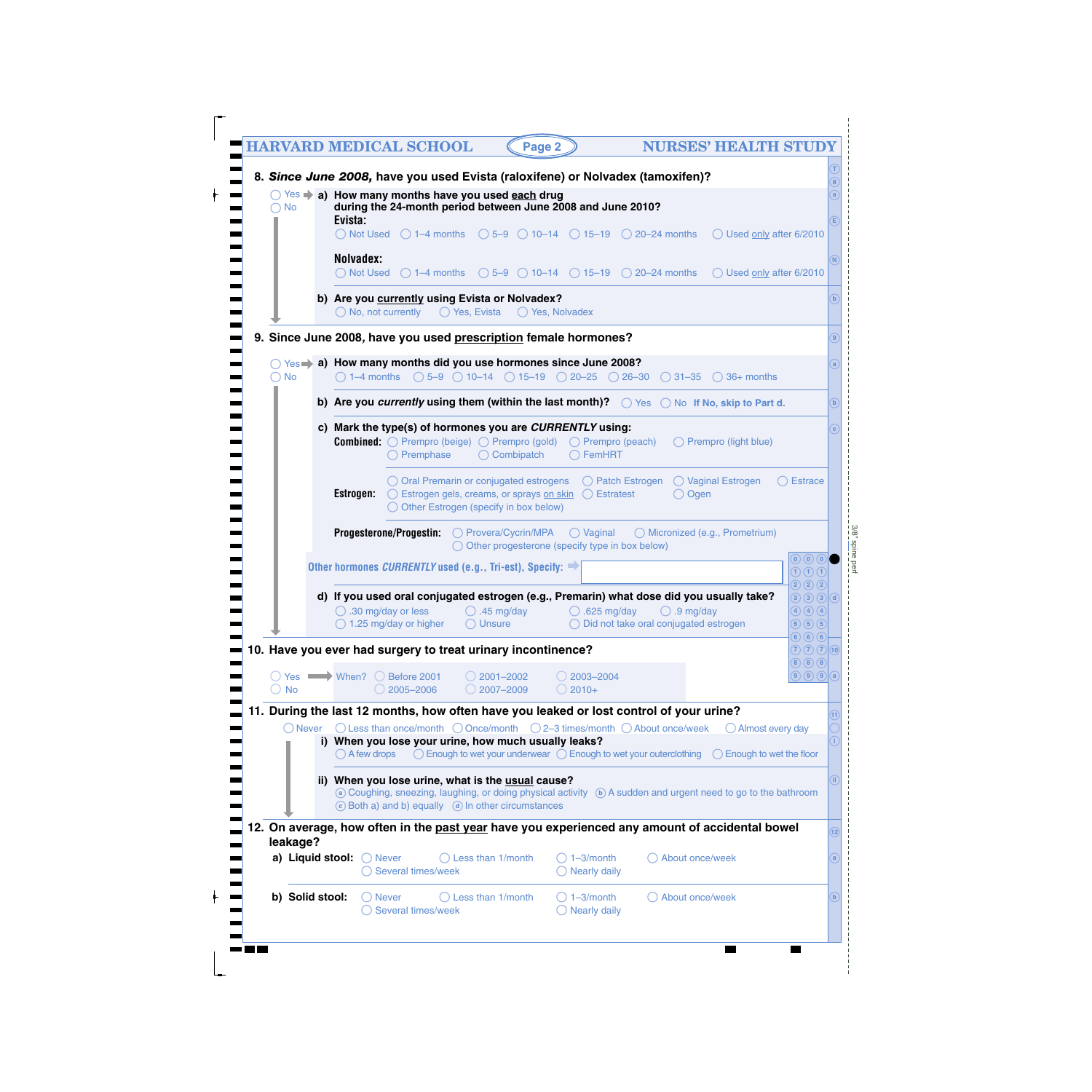# **HARVARD MEDICAL SCHOOL (Page 3) NURSES' HEALTH STUDY**

**14**

**13**

**15**

#### **13. Do you use any kind of pad for protection against leaking urine or stool?**

Never  $\bigcup$  Less than once/week  $\bigcup$  Once/week or more

#### **14. In the past two years have you had . . .**

*(If yes, mark all that apply)* 

|                     | No                         | Yes, for<br>Screening | Yes, for<br>Symptoms |
|---------------------|----------------------------|-----------------------|----------------------|
| A physical exam?    | $\left( \mathbf{N}\right)$ | Y.                    |                      |
| Exam by eye doctor? | N)                         | Y)                    | Y)                   |
| Mammogram?          | $(\mathsf{N})$             | Y)                    | Y                    |
| Fasting blood sugar | N)                         | Y)                    | Υ.                   |
| Upper endoscopy     | $\mathbf N$                |                       |                      |

#### **15. In the past two years have you had . . .**



#### **16. What is your usual walking pace outdoors?**

- ◯ Easy, casual (less than 2 mph)  $\bigcirc$  Normal, average (2–2.9 mph)  $\bigcirc$  Brisk pace (3–3.9 mph)
- $\bigcirc$  Very brisk/striding (4 mph or faster)  $\bigcirc$  Unable to walk
- -

#### **<sup>17</sup> 17. DURING THE PAST YEAR, what was your average time PER WEEK spent at each of the following recreational activities?**

|                                                                  |      | <b>TIME PER WEEK</b> |                  |                     |             |                   |                 |             |                  |               |
|------------------------------------------------------------------|------|----------------------|------------------|---------------------|-------------|-------------------|-----------------|-------------|------------------|---------------|
|                                                                  | Zero | $1 - 4$<br>Min.      | $5 - 19$<br>Min. | $ 20 - 59 $<br>Min. | One<br>Hour | $1 - 1.5$<br>Hrs. | $2 - 3$<br>Hrs. | 4-6<br>Hrs. | $7 - 10$<br>Hrs. | $11+$<br>Hrs. |
| Walking for exercise or walking for transportation or<br>errands |      |                      |                  |                     |             |                   |                 |             |                  |               |
| Running or jogging                                               |      |                      |                  |                     |             |                   |                 |             |                  |               |
| Biking, swimming, tennis or aerobic exercise machine             |      |                      |                  |                     |             |                   |                 |             |                  |               |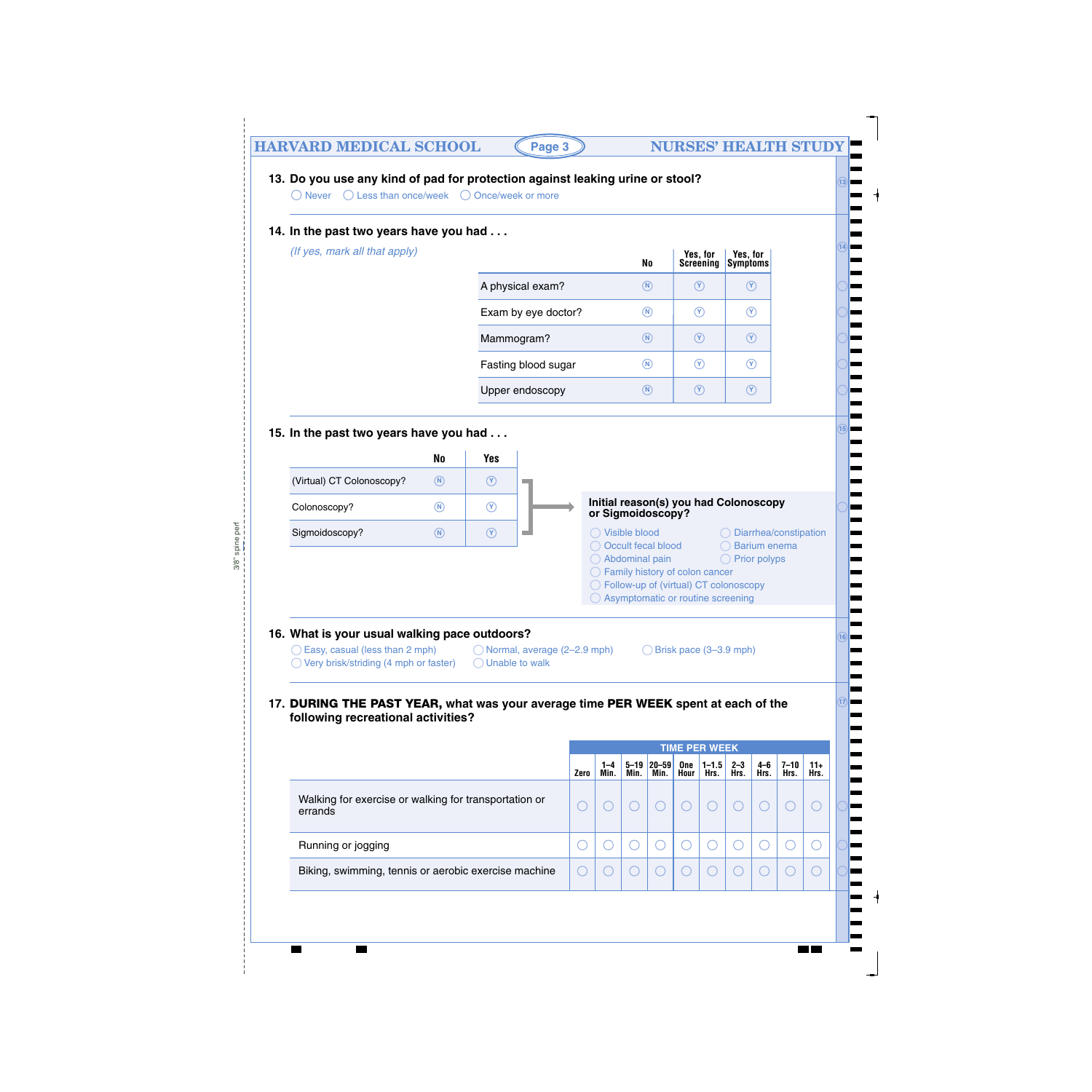| <b>HARVARD MEDICAL SCHOOL</b><br>18. Since June 2008, have you had any of                  | Page 4                                                                                             |                             |                                                 | <b>NURSES' HEALTH STUDY</b><br><b>YEAR OF</b>                |                                       | (18)                 |
|--------------------------------------------------------------------------------------------|----------------------------------------------------------------------------------------------------|-----------------------------|-------------------------------------------------|--------------------------------------------------------------|---------------------------------------|----------------------|
| these clinician-diagnosed illnesses?                                                       | LEAVE BLANK FOR "NO," MARK HERE FOR "YES"                                                          |                             | <b>BEFORE</b><br><b>JUNE 1</b><br>2008          | <b>DIAGNOSIS</b><br><b>JUNE '08</b><br>TO<br><b>MAY 2010</b> | <b>AFTER</b><br><b>JUNE 1</b><br>2010 |                      |
| <b>MARK "YES" BUBBLE AND</b><br>YEAR OF DIAGNOSIS BUBBLE<br><b>EACH ILLNESS YOU</b><br>FOR | Fibrocystic/other benign breast disease<br>Confirmed by breast biopsy? $\overline{\phantom{a}}$ No | $\circledcirc$<br>$(Y)$ Yes |                                                 | Œ                                                            |                                       | a                    |
| <b>HAVE HAD DIAGNOSED.</b>                                                                 | <b>Breast cancer</b>                                                                               | $\circledcirc$              | $(\ )$                                          | O                                                            | O                                     | $\overline{2}$       |
|                                                                                            | Cancer of the uterus (endometrium)                                                                 | $\circledcirc$              | $\left( \begin{array}{c} 1 \end{array} \right)$ | O                                                            | $\bigcirc$                            | $\sqrt{3}$           |
|                                                                                            | Cancer of the ovary                                                                                | $\circledcirc$              | ◯                                               | O                                                            | O                                     | $\left( 4\right)$    |
|                                                                                            | Colon or rectal polyp (benign)                                                                     | $\circledcirc$              | $\left( \begin{array}{c} 1 \end{array} \right)$ | O                                                            | $\bigcirc$                            | $\boxed{5}$          |
|                                                                                            | Cancer of the colon or rectum                                                                      | $\circledcirc$              | $(\ )$                                          | O                                                            | O                                     | $\left( 6\right)$    |
|                                                                                            | Melanoma                                                                                           | $\circledcirc$              | $\left(\right)$                                 | O                                                            | O                                     | $\overline{7}$       |
|                                                                                            | Basal cell skin cancer                                                                             | $\circledcirc$              | $(\ )$                                          | O                                                            | $\bigcirc$                            | $\boxed{8}$          |
|                                                                                            | Squamous cell skin cancer                                                                          | $\circledcirc$              | $(\ )$                                          | O                                                            | $\bigcirc$                            | $\boxed{9}$          |
|                                                                                            | Chronic lymphocytic leukemia                                                                       | $\circledcirc$              | $(\ )$                                          | O                                                            | $\bigcirc$                            | (10)                 |
|                                                                                            | Other cancer                                                                                       | $\circledcirc$              |                                                 | ∩                                                            | $( \ )$                               | (11)                 |
|                                                                                            | Specify site of other cancer<br>(e.g., lung, pancreas, etc.)                                       |                             |                                                 |                                                              |                                       |                      |
|                                                                                            | Diabetes mellitus                                                                                  | $\circledcirc$              | $(\ )$                                          | O                                                            | ( )                                   | (12)                 |
|                                                                                            | Elevated cholesterol                                                                               | $\circledcirc$              | $(\ )$                                          | O                                                            | $\bigcirc$                            | (13)                 |
|                                                                                            | High blood pressure                                                                                | $\circledcirc$              |                                                 |                                                              |                                       | $\sqrt{14}$          |
|                                                                                            | Myocardial infarction (heart attack)<br>Hospitalized for MI?<br>$\blacktriangleright$ (N) No       | $\circledcirc$<br>(Y) Yes   |                                                 | ∩                                                            | ( )                                   | (15)<br>$\mathbf{a}$ |
|                                                                                            | Angina pectoris<br>Confirmed by angiogram?<br>$\blacktriangleright$ (N) No                         | $\circledcirc$<br>(Y) Yes   | $\left( \begin{array}{c} \end{array} \right)$   | ○                                                            | $(\ )$                                | (16)<br>(a           |
|                                                                                            | Coronary bypass, angioplasty, or stent                                                             |                             |                                                 | $\bigcirc$                                                   | ◯                                     | (17)                 |
|                                                                                            | Congestive heart failure                                                                           | $\circledcirc$              |                                                 | $\bigcirc$                                                   | $\left(\ \right)$                     | (18)                 |
|                                                                                            | Stroke (CVA)                                                                                       | $\circledcirc$              |                                                 | O                                                            | $\left(\ \right)$                     | (19)                 |
|                                                                                            | TIA (Transient ischemic attack)                                                                    | $\circledcirc$              |                                                 | $\bigcirc$                                                   | $\left(\ \right)$                     | (20)                 |
|                                                                                            | Peripheral artery disease or claudication<br>of legs (not varicose veins)                          | $\circledcirc$              |                                                 | O                                                            | $( \ )$                               | (21)                 |
|                                                                                            | Carotid surgery (Endarterectomy)                                                                   | $\circledcirc$              |                                                 | $\bigcirc$                                                   | ( )                                   | (22)                 |
|                                                                                            | Pulmonary embolus                                                                                  | $\circledcirc$              | $( \ )$                                         | O                                                            | $( \ )$                               | (23)                 |

 $\begin{bmatrix} 1 & 1 & 1 \\ 1 & 1 & 1 \\ 1 & 1 & 1 \end{bmatrix}$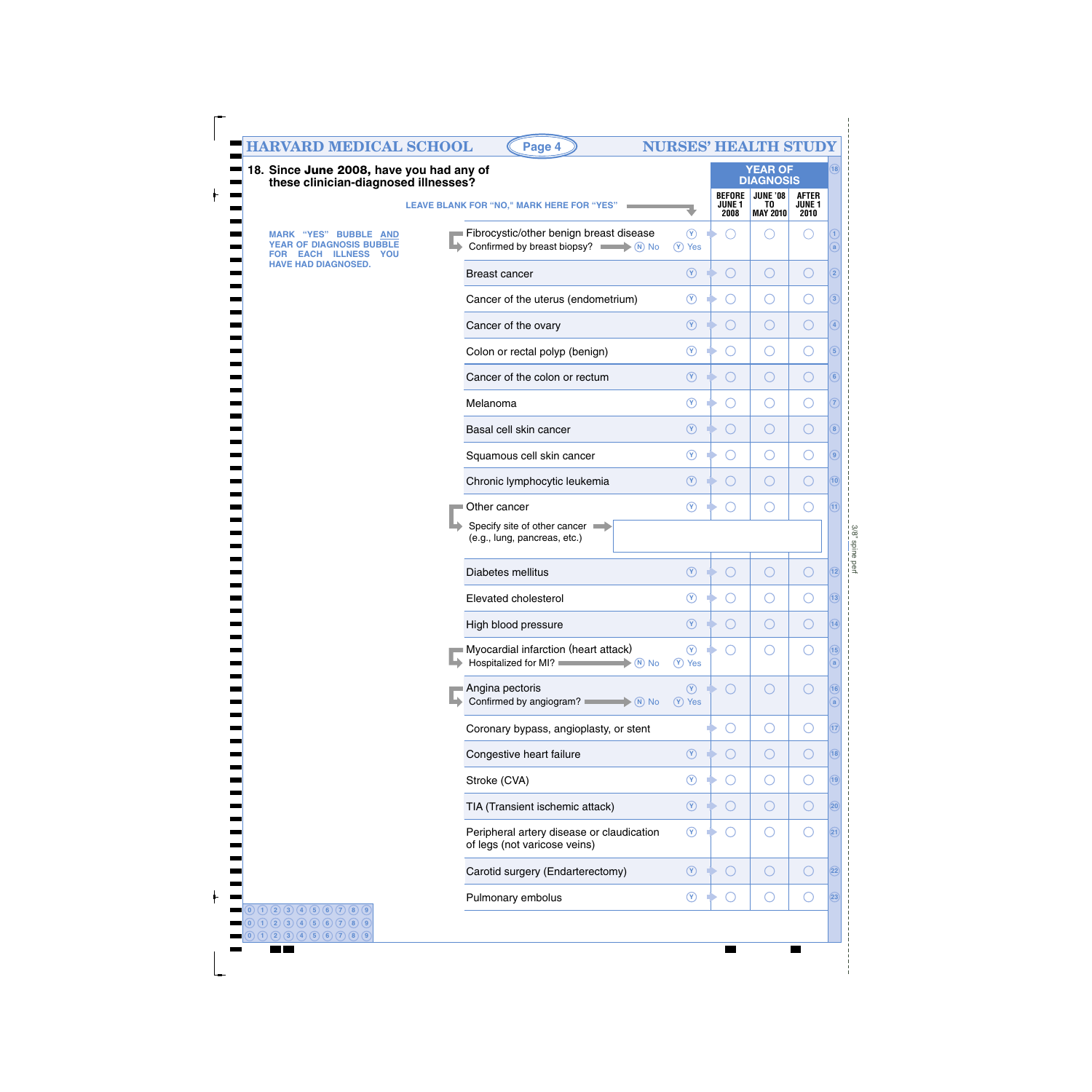|                                                                                                 | <b>HARVARD MEDICAL SCHOOL</b><br>Page 5                  | <b>NURSES' HEALTH STUDY</b> |                                               |                                                                                |                                       |
|-------------------------------------------------------------------------------------------------|----------------------------------------------------------|-----------------------------|-----------------------------------------------|--------------------------------------------------------------------------------|---------------------------------------|
| 18. (Continued)<br>Since June 2008, have you had any of<br>these clinician-diagnosed illnesses? | LEAVE BLANK FOR "NO," MARK HERE FOR "YES"                |                             | <b>BEFORE</b><br>JUNE <sub>1</sub><br>2008    | <b>YEAR OF</b><br><b>DIAGNOSIS</b><br><b>JUNE '08</b><br>TO<br><b>MAY 2010</b> | <b>AFTER</b><br><b>JUNE 1</b><br>2010 |
| "YES" BUBBLE<br>MARK<br><b>AND</b>                                                              | <b>Atrial fibrillation</b>                               | $\circledcirc$              | ◯                                             | $\left(\right)$                                                                | $(\ )$                                |
| YEAR OF DIAGNOSIS BUBBLE<br><b>FOR EACH ILLNESS YOU HAVE</b><br><b>HAD DIAGNOSED.</b>           | ICD-Implantable Cardiac Defibrillator                    | $\circledcirc$              | $\bigcirc$                                    | O                                                                              | $\left(\ \right)$                     |
|                                                                                                 | Osteoporosis                                             | $\circledcirc$              | O                                             | O                                                                              | ( )                                   |
|                                                                                                 | Hip replacement                                          | $\circledcirc$              | $\bigcirc$                                    | O                                                                              | ( )                                   |
|                                                                                                 | Hip fracture                                             | $\circledcirc$              | O                                             | O                                                                              | ( )                                   |
|                                                                                                 | Graves' Disease/Hyperthyroidism                          | $\circledcirc$              | $\bigcirc$                                    | O                                                                              | ( )                                   |
|                                                                                                 | Hyperparathyroidism                                      | $\circledcirc$              | O                                             | O                                                                              | ( )                                   |
|                                                                                                 | Glaucoma                                                 | $\circledcirc$              | $\bigcirc$                                    | O                                                                              | ( )                                   |
|                                                                                                 | Macular degeneration of retina                           | $\circledcirc$              | $\left(\ \right)$                             | O                                                                              | ( )                                   |
|                                                                                                 | Cataract-1st Diagnosis (Dx)                              | $\circledcirc$              | $\bigcirc$                                    | O                                                                              | ( )                                   |
|                                                                                                 | Cataract extraction                                      | $\circledcirc$              | O                                             | O                                                                              | ( )                                   |
|                                                                                                 | Alzheimer's Disease                                      | $\circledcirc$              | $\bigcirc$                                    | O                                                                              | ( )                                   |
|                                                                                                 | Parkinson's Disease                                      | $\circledcirc$              | $\bigcirc$                                    | O                                                                              | ( )                                   |
|                                                                                                 | Ulcerative colitis/Crohn's                               | $\circledcirc$              | $\bigcirc$                                    | O                                                                              | $( \ )$                               |
|                                                                                                 | Gastric or duodenal ulcer                                | $\circled{r}$               | $(\ )$                                        | O                                                                              | $( \ )$                               |
|                                                                                                 | Barrett's esophagus                                      | $\circledR$                 |                                               |                                                                                |                                       |
|                                                                                                 | Kidney stones                                            | $\circledcirc$              | O                                             | ( )                                                                            |                                       |
|                                                                                                 | SLE (systemic lupus)                                     | $\circledcirc$              | O                                             | $\left(\right)$                                                                | $(\ )$                                |
|                                                                                                 | Rheumatoid Arthritis, clinician Dx                       | $\circledcirc$              | O                                             | $\left(\right)$                                                                | ( )                                   |
|                                                                                                 | Gout                                                     | $\circledcirc$              | O                                             | $\left(\right)$                                                                | $(\ )$                                |
|                                                                                                 | Depression, clinician Dx                                 | $\circledcirc$              | ( )                                           | O                                                                              |                                       |
|                                                                                                 | Other major illness or surgery since<br><b>June 2008</b> | $\circledcirc$              | $\left( \begin{array}{c} \end{array} \right)$ | $\bigcirc$                                                                     |                                       |
|                                                                                                 | Please specify:                                          |                             | Date:                                         |                                                                                |                                       |

 ${\bf 0}$   ${\bf 0}$   ${\bf (1)$   ${\bf (2) (3) (4) (5) (6) (7) (8) (9)}$  ${\bf 0}$   ${\bf 0}$   ${\bf (1)$   ${\bf (2) (3) (4) (5) (6) (7) (8) (9)}$  ${\bf 0}$   ${\bf 0}$   ${\bf (1)$   ${\bf (2) (3) (4) (5) (6) (7) (8) (9)}$  $\blacksquare$  $\overline{\phantom{a}}$ 

3/8" spine perf

3/8" spine perf

 $\frac{1}{1}$ 

۰

 $\overline{\phantom{a}}$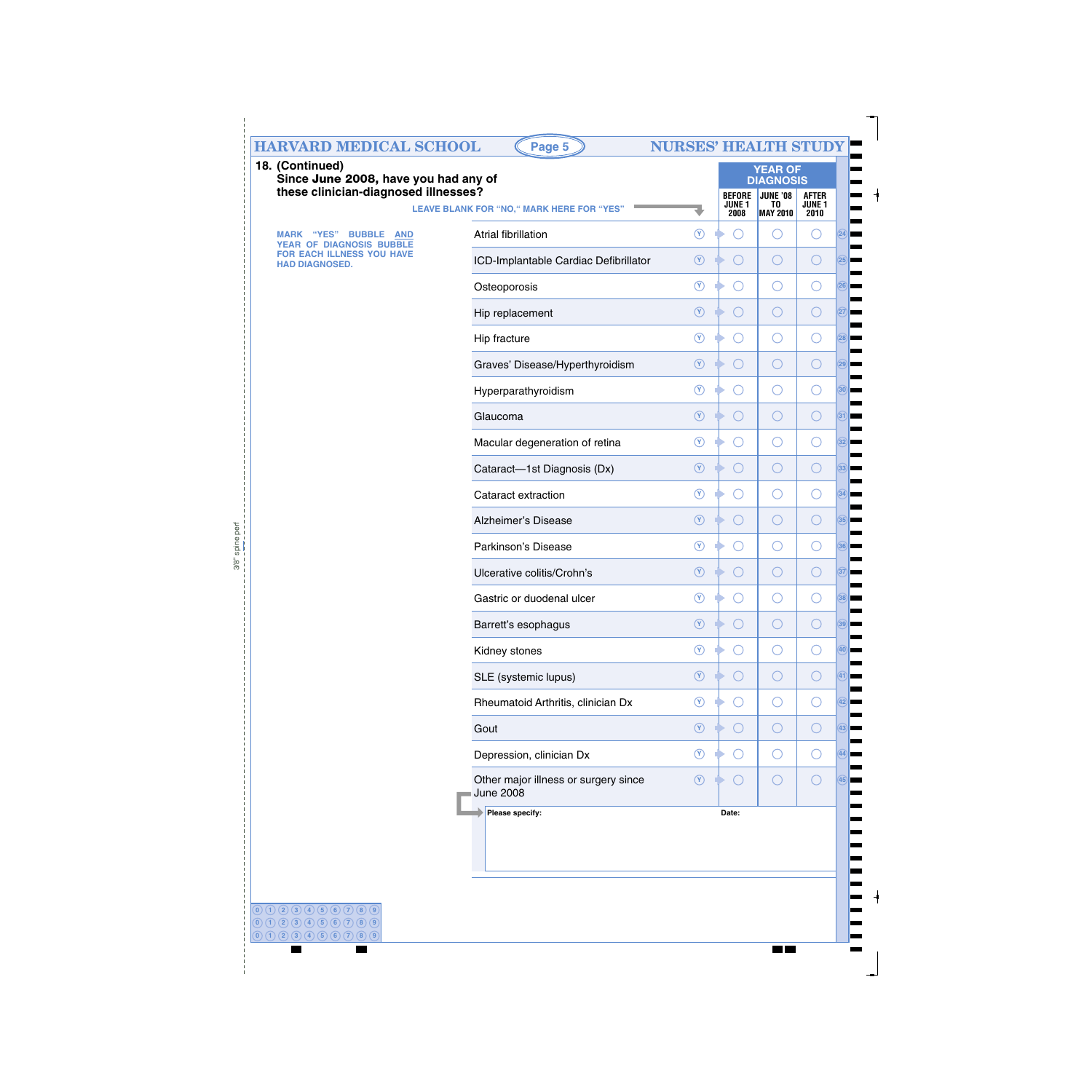# **HARVARD MEDICAL SCHOOL (Page 6) NURSES' HEALTH STUDY 19. Regular Medication** *(Mark if used regularly in past 2 years)*  **Analgesics** Acetaminophen (e.g., Tylenol) **Days per week:**

1  $\bigcirc$  2–3  $\bigcirc$  4–5  $\bigcirc$  6+ days 1–2  $\bigcirc$  3–5  $\bigcirc$  6–14  $\bigcirc$  15+ tablets **Total tablets per week:** 

- $\bigcirc$  "Baby" or low dose aspirin (100 mg or less/tablet)  $\bigcirc$  1  $\bigcirc$  2-3 **Days per week:**   $\bigcirc$  4–5  $\bigcirc$  6+ days 1–2  $\bigcirc$  3–5  $\bigcirc$  6–14  $\bigcirc$  15+ tablets **Total tablets per week:**
- Aspirin or aspirin-containing products (325mg or more/tablet)  $\bigcirc$  1  $\bigcirc$  2–3 **Days per week:**   $\bigcirc$  4–5  $\bigcirc$  6+ days

1–2  $\bigcirc$  3–5  $\bigcirc$  6–14  $\bigcirc$  15+ tablets **Total tablets per week:** 

- Ibuprofen (e.g., Advil, Motrin, Nuprin) 1  $\bigcirc$  2–3  $\bigcirc$  4–5  $\bigcirc$  6+ days **Days per week:**  1–2  $\bigcirc$  3–5  $\bigcirc$  6–14  $\bigcirc$  15+ tablets **Total tablets per week:**
- Celebrex (COX-2 inhibitors) 1  $\bigcirc$  2–3  $\bigcirc$  4–5  $\bigcirc$  6+ days **Days per week:**

Other anti-inflammatory analgesics, 2+ times/week (e.g., Aleve, Naprosyn, Relafen, Ketoprofen, Anaprox)

| <b>Other Regular Medications</b>                                                                                                         |                                                              |
|------------------------------------------------------------------------------------------------------------------------------------------|--------------------------------------------------------------|
| Thiazide diuretic<br>Potassium<br>Lasix                                                                                                  | Metformin<br>Avandia or Actos<br>Insulin                     |
| Calcium blocker (e.g., Calan, Procardia, Cardizem, Norvasc)                                                                              | Other oral hypoglycemic medication                           |
| Beta-blocker (e.g., Inderal, Lopressor, Tenormin, Corgard)                                                                               | SSRIs (Celexa, Lexapro, Prozac, Paxil, Zoloft, Luvox)        |
| ACE Inhibitors (e.g., Capoten, Vasotec, Zestril)                                                                                         | Other antidepressants (e.g., Elavil, Tofranil, Pamelor)      |
| Angiotensin receptor blocker (e.g., Diovan, Cozaar, Avapro)                                                                              | Minor tranquilizers (e.g., Valium, Xanax, Ativan, Librium)   |
| Other anti-hypertensive (e.g., clonidine, doxazosin)                                                                                     | Prilosec, Nexium, Prevacid (lansoprazole), Protonix, Aciphex |
| Coumadin<br>Plavix<br>Digoxin<br>Antiarrhythmic                                                                                          | H2 blocker (e.g., Pepcid, Tagamet, Zantac, Axid)             |
| "Statin" cholesterol-lowering drug:<br>Crestor                                                                                           | Aricept, Exelon, Razadyne<br>Namenda                         |
| Mevacor (lovastatin)<br>Zocor (simvastatin)<br>Pravachol (pravastatin)<br>Lipitor (atorvastatin)<br>Other                                | Fosamax, Actonel, or other bisphosphonate                    |
| Other cholesterol-lowering drug [e.g., niacin, Lopid (gemfibrozil),<br>Tricor (fenofibrate), Questran (cholestyramine), Colestid, Zetia] |                                                              |
| Steroids taken orally (e.g., Prednisone, Decadron, Medrol)                                                                               |                                                              |

# $3/8"$  spine per 3/8" spine perf

**19**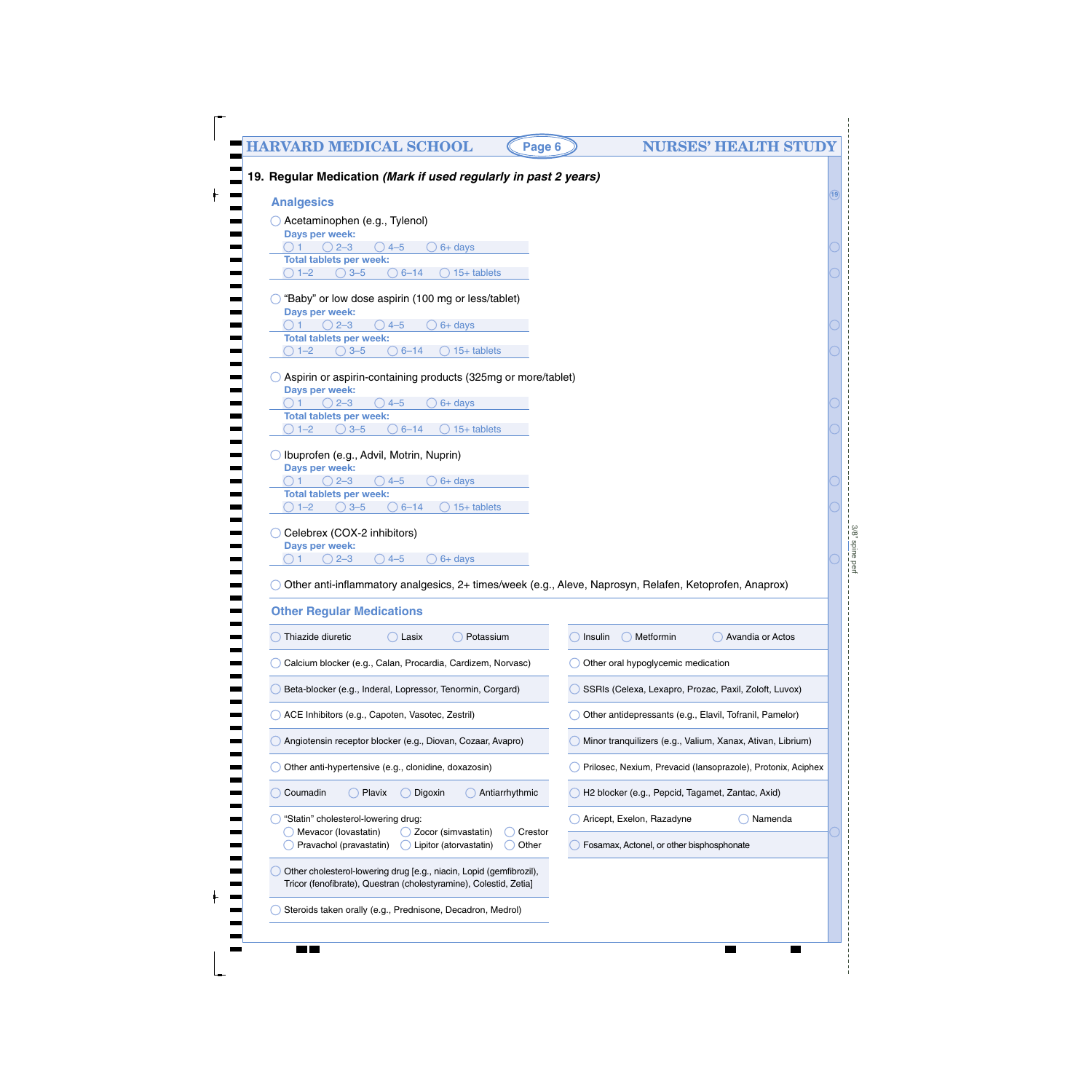|  | $\bigcirc$ Yes                                   |                                                        |                               | a) How many do you take per week? $\bigcirc$ 2 or fewer                                           |                                      |                                                          |                       |                                          | $()3-5$ | 20. Do you currently take multi-vitamins? (Please report other individual vitamins in question 21.)<br>$\bigcirc$ 6-9 |                                     | $(0)$ (1) (2) (3) (4) (5) (6) (7) (8) (9)                                                  |                    |           |                                     |
|--|--------------------------------------------------|--------------------------------------------------------|-------------------------------|---------------------------------------------------------------------------------------------------|--------------------------------------|----------------------------------------------------------|-----------------------|------------------------------------------|---------|-----------------------------------------------------------------------------------------------------------------------|-------------------------------------|--------------------------------------------------------------------------------------------|--------------------|-----------|-------------------------------------|
|  | $\bigcirc$ No                                    |                                                        |                               |                                                                                                   |                                      |                                                          | $\bigcirc$ 10 or more |                                          |         |                                                                                                                       |                                     | $0$ (1) (2) (3) (4) (5) (6) (7) (8) (9)                                                    |                    |           |                                     |
|  |                                                  |                                                        |                               | b) What specific brand (or equivalency) do you usually use?                                       |                                      |                                                          |                       |                                          |         |                                                                                                                       |                                     | $(0)$ (1) (2) (3) (4) (5) (6) (7) (8) (9) (b)<br>$(0)$ (1) (2) (3) (4) (5) (6) (7) (8) (9) |                    |           |                                     |
|  |                                                  | ◯ Centrum Silver                                       |                               | (Please specify exact Brand and Type.)<br>$\bigcirc$ Centrum                                      |                                      | $\bigcirc$ Other                                         |                       |                                          |         |                                                                                                                       |                                     |                                                                                            |                    |           |                                     |
|  |                                                  | $\bigcirc$ Theragran M                                 |                               |                                                                                                   | O One-A-Day Essential                |                                                          |                       |                                          |         | Ex: AARP Alphabet II Formula 643 Multivitamins and Minerals                                                           |                                     |                                                                                            |                    |           |                                     |
|  |                                                  |                                                        |                               | 21. Do you take the following separate preparations?                                              |                                      |                                                          |                       |                                          |         |                                                                                                                       |                                     |                                                                                            |                    |           |                                     |
|  |                                                  |                                                        |                               |                                                                                                   |                                      |                                                          |                       |                                          |         | DO NOT REPORT CONTENTS OF MULTI-VITAMINS MENTIONED ABOVE.                                                             |                                     |                                                                                            |                    |           |                                     |
|  |                                                  |                                                        |                               | (Mark either "Yes" or "No" for each.)                                                             |                                      |                                                          |                       |                                          |         | <b>AMOUNT PER DAY</b>                                                                                                 |                                     |                                                                                            |                    |           |                                     |
|  | a) Vitamin A                                     | $\bigcirc$ No                                          |                               | $\bigcirc$ Yes, seasonal only $\Box$<br>$\bigcirc$ Yes, most months                               | $\mathbf{H}$                         | <b>Dose</b><br>Yes, <b>J</b> per day:                    |                       | Less than<br>10,000 IU                   |         | $\bigcirc$ 10,000 to<br>15,000 IU                                                                                     | $\bigcirc$ 16,000 to<br>22,000 IU   | $\bigcirc$ 23,000 IU                                                                       | or more            |           | Don't A<br>know                     |
|  | b) Potassium $\bigcirc$ No<br>(over the counter) |                                                        |                               | $()$ Yes $\blacksquare$                                                                           | If Yes, Dose per<br>day:             |                                                          |                       | $\bigcirc$ Less than<br>2.5 mEq (100 mg) |         | $\bigcirc$ 3 to<br>9 mEq                                                                                              | $\bigcirc$ 10 to<br>19 mEq          | $\bigcirc$ 20 mEq                                                                          | or more            |           | Don't P<br>know                     |
|  | c) Vitamin C                                     | $()$ No                                                |                               | $\bigcirc$ Yes, seasonal only $\Box$<br>$\bigcirc$ Yes, most months                               | $\mathbf{H}$                         | <b>Dose</b><br>$Yes,$ per day:                           |                       | $\bigcirc$ Less than<br>400 mg           |         | $\bigcirc$ 400 to<br>700 mg                                                                                           | $\bigcirc$ 750 to<br>1250 mg        | $\bigcirc$ 1300 mg                                                                         | or more            |           | Don't $\vert$ C<br>know             |
|  | d) Vitamin $B_6$ No                              |                                                        | ( ) Yes ■                     |                                                                                                   | If Yes, Dose                         | per day:                                                 |                       | Less than<br>50 mg                       |         | $\bigcirc$ 50 to<br>99 mg                                                                                             | $\bigcirc$ 100 to<br>149 mg         | $\bigcirc$ 150 mg                                                                          | or more            |           | Don't B <sub>6</sub><br>know        |
|  | e) Vitamin E                                     | $\bigcirc$ No                                          | $()$ Yes                      |                                                                                                   | If Yes, Dose                         | per day:                                                 |                       | Less than<br>100 IU                      |         | $\bigcirc$ 100 to<br>250 IU                                                                                           | $\bigcirc$ 300 to<br>500 IU         | $\bigcirc$ 600 IU                                                                          | or more            |           | Don't E<br>know                     |
|  |                                                  |                                                        |                               |                                                                                                   | Type: ◯ Natural                      |                                                          |                       | $\bigcirc$ Regular (dl)                  |         | ◯ Unknown                                                                                                             |                                     |                                                                                            |                    |           |                                     |
|  | f) Calcium                                       | ) No<br>(Include elemental Calcium in Tums, etc.)      |                               | Yes If Yes,                                                                                       | Dose per day<br>(elemental calcium): |                                                          |                       | Less than<br>600 mg                      |         | 600 to<br>900 mg                                                                                                      | $\bigcirc$ 901 to<br>1500 mg        |                                                                                            | 1501 mg<br>or more |           | Don't CA<br>know                    |
|  | g) Selenium                                      | $\bigcirc$ No                                          | $\bigcirc$ Yes $\blacksquare$ |                                                                                                   | If Yes, Dose                         | per day:                                                 |                       | $\bigcirc$ Less than<br>80 mcg           |         | $\bigcirc$ 80 to<br>$130$ mcg                                                                                         | $\bigcirc$ 140 to<br><b>250 mcg</b> | $\bigcirc$ 260 mcg                                                                         | or more            | ◯ Don't S | know                                |
|  | h) Vitamin D                                     | $\bigcirc$ No                                          |                               | $\bigcirc$ Yes, seasonal only $\Box$<br>Yes, most months                                          | lf.                                  | <b>Dose</b><br>$Yes,$ per day:                           |                       | Less than<br>600 IU                      |         | 600 to<br>900 IU                                                                                                      | $\bigcirc$ 1000 to<br>1500 IU       | $\bigcirc$ 2,000 IU                                                                        | or more            |           | Don't <b>D</b><br>know              |
|  | i) Zinc                                          | (In calcium supplement or separately)<br>$\bigcirc$ No | $\bigcirc$ Yes                |                                                                                                   | If Yes, Dose                         | per day:                                                 |                       | $\bigcirc$ Less than<br>31 mg            |         | $\bigcirc$ 31 to<br>74 mg                                                                                             | $\bigcirc$ 75 to<br>$100$ mg        | $\bigcirc$ 101 mg                                                                          | or more            |           | $\bigcirc$ Don't $\bigcirc$<br>know |
|  |                                                  |                                                        |                               |                                                                                                   |                                      |                                                          |                       |                                          |         |                                                                                                                       |                                     |                                                                                            |                    |           |                                     |
|  | <b>Cod Liver Oil</b>                             | ◯ Metamucil/Citrucel                                   |                               | 22. Are there other supplements that you take on a regular basis?<br>Beta-carotene<br>Resveratrol |                                      | $\bigcirc$ Chromium<br>Vitamin Water                     |                       |                                          |         | $\bigcirc$ Folic Acid<br>◯ B-Complex                                                                                  | $\bigcirc$ Iron                     | <b>Glucosamine/Chondroitin</b>                                                             |                    |           |                                     |
|  | <b>Fish Oil</b>                                  | <b>Flax Seed Oil</b>                                   |                               | Melatonin<br>Vitamin B <sub>12</sub>                                                              |                                      | $\bigcirc$ Coenzyme Q <sub>10</sub><br>$\bigcirc$ Niacin |                       |                                          |         | ◯ Ginkgo Biloba<br>$\bigcirc$ Lycopene                                                                                |                                     | $\bigcirc$ Magnesium<br>◯ Other<br>(Please specify)                                        |                    |           |                                     |
|  |                                                  |                                                        |                               |                                                                                                   |                                      |                                                          |                       |                                          |         |                                                                                                                       |                                     |                                                                                            |                    |           |                                     |
|  |                                                  |                                                        |                               |                                                                                                   |                                      |                                                          |                       |                                          |         |                                                                                                                       |                                     |                                                                                            |                    |           |                                     |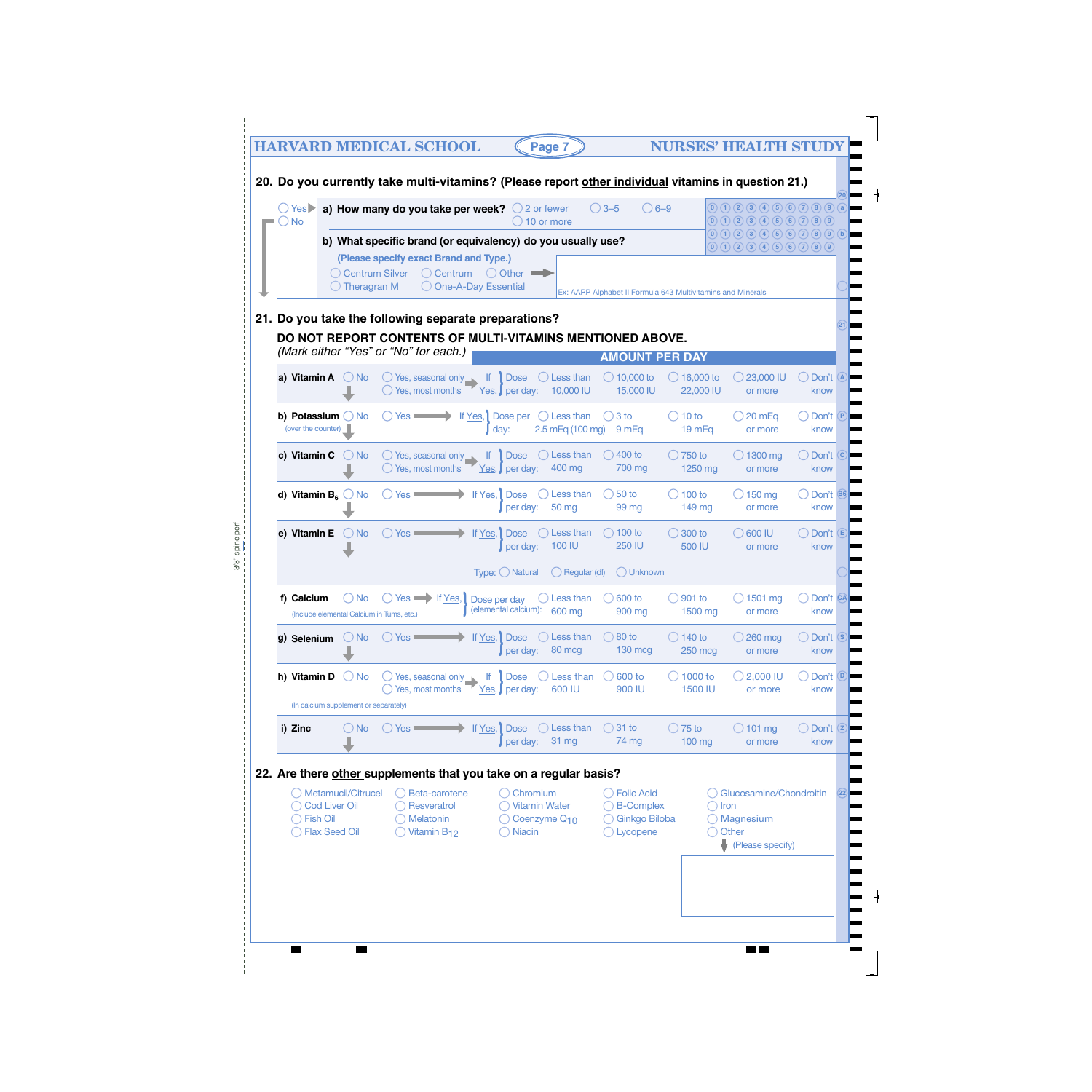# **HARVARD MEDICAL SCHOOL (Page 8) NURSES' HEALTH STUDY**

 $\overline{\phantom{a}}$ 

 $\overline{\phantom{a}}$ 

 $\blacksquare$ 

|                          |                                           |                  |                   |                       |                                                                                                       |               |                   |                  |                              |                                     |                                                                                                        | (23)                                |
|--------------------------|-------------------------------------------|------------------|-------------------|-----------------------|-------------------------------------------------------------------------------------------------------|---------------|-------------------|------------------|------------------------------|-------------------------------------|--------------------------------------------------------------------------------------------------------|-------------------------------------|
|                          |                                           |                  |                   |                       |                                                                                                       |               |                   |                  |                              |                                     |                                                                                                        |                                     |
|                          |                                           |                  |                   |                       |                                                                                                       |               |                   |                  |                              |                                     |                                                                                                        | $\odot$ $\odot$ $\odot$             |
|                          | 23. What brand and type of cold breakfast |                  |                   |                       |                                                                                                       |               |                   |                  |                              |                                     |                                                                                                        | $\bigcirc$ $\bigcirc$ $\bigcirc$    |
|                          | cereal do you usually eat?                |                  |                   |                       | Specify brand & type (e.g., "Kellogg's Raisin Bran")                                                  |               |                   |                  |                              |                                     | $\binom{c}{b}$ $\binom{2}{2}$ $\binom{2}{2}$                                                           |                                     |
|                          | Don't eat cold breakfast cereal           |                  |                   |                       |                                                                                                       |               |                   |                  |                              |                                     | (h)(3)(3)(3)                                                                                           |                                     |
|                          |                                           |                  |                   |                       |                                                                                                       |               |                   |                  |                              |                                     | (cf) (4) (4) (4)                                                                                       |                                     |
|                          |                                           |                  |                   |                       |                                                                                                       |               |                   |                  |                              |                                     |                                                                                                        |                                     |
|                          |                                           |                  |                   |                       |                                                                                                       |               |                   |                  |                              |                                     | $\left(\sup (5) (5) (5) \right)$                                                                       |                                     |
|                          |                                           |                  |                   |                       |                                                                                                       |               |                   |                  |                              |                                     | $\left( \mathsf{gn}\right) \left( \mathsf{6}\right) \left( \mathsf{6}\right) \left( \mathsf{6}\right)$ |                                     |
|                          |                                           |                  |                   |                       |                                                                                                       |               |                   |                  |                              |                                     |                                                                                                        | (t)(7)(7)(7)                        |
|                          |                                           |                  |                   |                       |                                                                                                       |               |                   |                  |                              |                                     |                                                                                                        | (k)(8)(8)(8)                        |
|                          |                                           |                  |                   |                       |                                                                                                       |               |                   |                  |                              |                                     |                                                                                                        |                                     |
|                          |                                           |                  |                   |                       |                                                                                                       |               |                   |                  |                              |                                     | $\left(\mathbf{w}\right)\left(\mathbf{9}\right)\left(\mathbf{9}\right)\left(\mathbf{9}\right)$         |                                     |
|                          |                                           |                  |                   |                       | 24. How many teaspoons of sugar do you add to your beverages or food each day?                        |               |                   |                  |                              |                                     |                                                                                                        | $(0)$ $(0)$ $(24)$                  |
|                          |                                           |                  |                   |                       |                                                                                                       |               |                   |                  |                              |                                     |                                                                                                        | D (T                                |
| $\bigcirc$ Zero          | 1 tsp.                                    | 2 tsp.           | 3 tsp.            | $\overline{)}$ 4 tsp. | $\bigcirc$ 5 tsp.                                                                                     | More than 10? |                   |                  |                              |                                     |                                                                                                        | $\mathbf{2}$ $\mathbf{2}$           |
|                          | 6 tsp.                                    | $\bigcap$ 7 tsp. | $\bigcirc$ 8 tsp. | $\bigcirc$ 9 tsp.     | $\bigcap$ 10 tsp.                                                                                     |               | Write number here |                  |                              |                                     |                                                                                                        | $\bigcirc$ $\bigcirc$               |
|                          |                                           |                  |                   |                       |                                                                                                       |               |                   |                  |                              | tsp.                                |                                                                                                        | $\bigcirc$ $\bigcirc$               |
|                          |                                           |                  |                   |                       |                                                                                                       |               |                   |                  |                              |                                     |                                                                                                        |                                     |
|                          |                                           |                  |                   |                       |                                                                                                       |               |                   |                  |                              |                                     |                                                                                                        | $\overline{5}$ $\overline{5}$       |
|                          |                                           |                  |                   |                       |                                                                                                       |               |                   |                  |                              |                                     |                                                                                                        | 6(6)                                |
|                          |                                           |                  |                   |                       |                                                                                                       |               |                   |                  |                              |                                     |                                                                                                        | F) (7                               |
|                          |                                           |                  |                   |                       |                                                                                                       |               |                   |                  |                              |                                     |                                                                                                        | $\bigcirc$ $\bigcirc$               |
|                          | <b>DAIRY FOODS</b>                        |                  |                   |                       |                                                                                                       |               |                   |                  |                              |                                     |                                                                                                        | $\left( 9\right)$ $\left( 9\right)$ |
|                          |                                           |                  |                   |                       |                                                                                                       |               |                   |                  |                              |                                     |                                                                                                        |                                     |
|                          |                                           |                  |                   |                       |                                                                                                       |               |                   |                  |                              |                                     |                                                                                                        |                                     |
|                          |                                           |                  |                   |                       | 25. For each food listed, fill in the circle indicating how often on average you have used the amount |               |                   |                  |                              |                                     |                                                                                                        |                                     |
|                          | specified during the past year.           |                  |                   |                       |                                                                                                       |               |                   |                  |                              |                                     |                                                                                                        |                                     |
|                          |                                           |                  |                   |                       |                                                                                                       |               |                   |                  |                              |                                     |                                                                                                        |                                     |
|                          | Skim milk (8 oz. glass)                   |                  |                   |                       | 1% or 2% milk (8 oz. glass)                                                                           |               |                   |                  |                              | Whole milk (8 oz. glass)            |                                                                                                        |                                     |
|                          |                                           |                  |                   |                       |                                                                                                       |               |                   |                  |                              |                                     |                                                                                                        |                                     |
| $\bigcirc$ Never         |                                           |                  |                   | $\bigcirc$ Never      |                                                                                                       |               |                   | $\bigcirc$ Never |                              |                                     |                                                                                                        |                                     |
|                          | $\bigcirc$ Less than once per month       |                  |                   |                       | $\bigcirc$ Less than once per month                                                                   |               |                   |                  |                              | $\bigcirc$ Less than once per month |                                                                                                        |                                     |
|                          |                                           |                  |                   |                       |                                                                                                       |               |                   |                  |                              |                                     |                                                                                                        |                                     |
|                          |                                           |                  |                   |                       |                                                                                                       |               |                   |                  |                              |                                     |                                                                                                        |                                     |
|                          | $\bigcirc$ 1-3 glasses per month          |                  |                   |                       | $\bigcirc$ 1–3 glasses per month                                                                      |               |                   |                  |                              | $\bigcirc$ 1-3 glasses per month    |                                                                                                        |                                     |
|                          | $\bigcirc$ 1 glass per week               |                  |                   |                       | $\bigcirc$ 1 glass per week                                                                           |               |                   |                  | $\bigcirc$ 1 glass per week  |                                     |                                                                                                        |                                     |
|                          | $\bigcirc$ 2–4 glasses per week           |                  |                   |                       | $\bigcirc$ 2–4 glasses per week                                                                       |               |                   |                  |                              | $\bigcirc$ 2–4 glasses per week     |                                                                                                        |                                     |
|                          | $\bigcirc$ 5–6 glasses per week           |                  |                   |                       | $\bigcirc$ 5–6 glasses per week                                                                       |               |                   |                  |                              | $\bigcirc$ 5–6 glasses per week     |                                                                                                        |                                     |
|                          | $\bigcirc$ 1 glass per day                |                  |                   |                       | $\bigcirc$ 1 glass per day                                                                            |               |                   |                  | $\bigcirc$ 1 glass per day   |                                     |                                                                                                        |                                     |
|                          |                                           |                  |                   |                       |                                                                                                       |               |                   |                  |                              |                                     |                                                                                                        |                                     |
|                          | $\bigcirc$ 2–3 glasses per day            |                  |                   |                       | $\bigcirc$ 2–3 glasses per day                                                                        |               |                   |                  |                              | $\bigcirc$ 2-3 glasses per day      |                                                                                                        |                                     |
|                          | $\bigcirc$ 4 or more glasses per day      |                  |                   |                       | $\bigcirc$ 4 or more glasses per day                                                                  |               |                   |                  |                              | 4 or more glasses per day           |                                                                                                        |                                     |
|                          |                                           |                  |                   |                       |                                                                                                       |               |                   |                  |                              |                                     |                                                                                                        |                                     |
|                          |                                           |                  |                   |                       |                                                                                                       |               |                   |                  |                              |                                     |                                                                                                        |                                     |
|                          | Soy milk (8 oz. glass)                    |                  |                   |                       | Cream, e.g., coffee, sour                                                                             |               |                   |                  |                              | Non-dairy coffee whitener           |                                                                                                        |                                     |
|                          |                                           |                  |                   |                       | (exclude fat free) (1 Tbs.)                                                                           |               |                   |                  |                              | (exclude fat free) (1 Tbs.)         |                                                                                                        |                                     |
| $\bigcirc$ Never         |                                           |                  |                   |                       |                                                                                                       |               |                   |                  |                              |                                     |                                                                                                        |                                     |
|                          | $\bigcirc$ Less than once per month       |                  |                   | $\bigcirc$ Never      |                                                                                                       |               |                   | $\bigcirc$ Never |                              |                                     |                                                                                                        |                                     |
|                          | $\bigcirc$ 1-3 glasses per month          |                  |                   |                       | $\bigcirc$ Less than once per month                                                                   |               |                   |                  |                              | $\bigcirc$ Less than once per month |                                                                                                        |                                     |
|                          | $\bigcirc$ 1 glass per week               |                  |                   |                       | $\bigcirc$ 1-3 Tbs. per month                                                                         |               |                   |                  |                              | $\bigcirc$ 1-3 Tbs. per month       |                                                                                                        |                                     |
|                          | $\bigcirc$ 2–4 glasses per week           |                  |                   |                       | $\bigcirc$ 1 Tbs. per week                                                                            |               |                   |                  | $\bigcirc$ 1 Tbs. per week   |                                     |                                                                                                        |                                     |
|                          |                                           |                  |                   |                       |                                                                                                       |               |                   |                  |                              |                                     |                                                                                                        |                                     |
|                          | $\bigcirc$ 5–6 glasses per week           |                  |                   |                       | $\bigcirc$ 2-4 Tbs. per week                                                                          |               |                   |                  | $\bigcirc$ 2-4 Tbs. per week |                                     |                                                                                                        |                                     |
|                          | $\bigcirc$ 1 glass per day                |                  |                   |                       | $\bigcirc$ 5–6 Tbs. per week                                                                          |               |                   |                  | $\bigcirc$ 5-6 Tbs. per week |                                     |                                                                                                        |                                     |
|                          | $\bigcirc$ 2-3 glasses per day            |                  |                   |                       | $\bigcirc$ 1 Tbs. per day                                                                             |               |                   |                  | $\bigcirc$ 1 Tbs. per day    |                                     |                                                                                                        |                                     |
|                          | $\bigcirc$ 4 or more glasses per day      |                  |                   |                       | $\bigcirc$ 2 or more Tbs. per day                                                                     |               |                   | $\bigcirc$       |                              | 2 or more Tbs. per day              |                                                                                                        |                                     |
|                          |                                           |                  |                   |                       |                                                                                                       |               |                   |                  |                              |                                     |                                                                                                        |                                     |
|                          |                                           |                  |                   |                       |                                                                                                       |               |                   |                  |                              |                                     |                                                                                                        |                                     |
|                          |                                           |                  |                   |                       |                                                                                                       |               |                   |                  |                              |                                     |                                                                                                        |                                     |
|                          | Yogurt, Plain (4-6 oz)                    |                  |                   |                       | Yogurt, Artificially sweetened,                                                                       |               |                   |                  |                              | Yogurt, Sweetened, e.g.,            |                                                                                                        |                                     |
|                          |                                           |                  |                   |                       | e.g., light peach (4-6 oz)                                                                            |               |                   |                  |                              | strawberry, vanilla (4-6 oz)        |                                                                                                        |                                     |
| ◯ Never                  |                                           |                  |                   | $\bigcirc$ Never      |                                                                                                       |               |                   | $\bigcirc$ Never |                              |                                     |                                                                                                        |                                     |
|                          |                                           |                  |                   |                       |                                                                                                       |               |                   |                  |                              |                                     |                                                                                                        |                                     |
|                          | $\bigcirc$ Less than once per month       |                  |                   |                       | $\bigcirc$ Less than once per month                                                                   |               |                   |                  |                              | $\bigcirc$ Less than once per month |                                                                                                        |                                     |
|                          | $\bigcirc$ 1–3 times per month            |                  |                   |                       | $\bigcirc$ 1-3 cups per month                                                                         |               |                   |                  |                              | $\bigcirc$ 1-3 cups per month       |                                                                                                        |                                     |
|                          | $\bigcirc$ 1 cup per week                 |                  |                   |                       | $\bigcirc$ 1 cup per week                                                                             |               |                   |                  | $\bigcirc$ 1 cup per week    |                                     |                                                                                                        |                                     |
|                          |                                           |                  |                   |                       |                                                                                                       |               |                   |                  |                              |                                     |                                                                                                        |                                     |
|                          | $\bigcirc$ 2–4 times per week             |                  |                   |                       | 2-4 cups per week                                                                                     |               |                   |                  | $\bigcirc$ 2–4 cups per week |                                     |                                                                                                        |                                     |
|                          | $\bigcirc$ 5–6 times per week             |                  |                   |                       | $\overline{\phantom{1}}$ 5–6 cups per week                                                            |               |                   |                  | $\bigcirc$ 5–6 cups per week |                                     |                                                                                                        |                                     |
| $\bigcirc$ 1 cup per day | $\bigcirc$ 2 or more servings per day     |                  |                   |                       | $\bigcirc$ 1 cup per day<br>2 or more servings per day                                                |               |                   |                  | $\bigcirc$ 1 cup per day     | 2 or more servings per day          |                                                                                                        |                                     |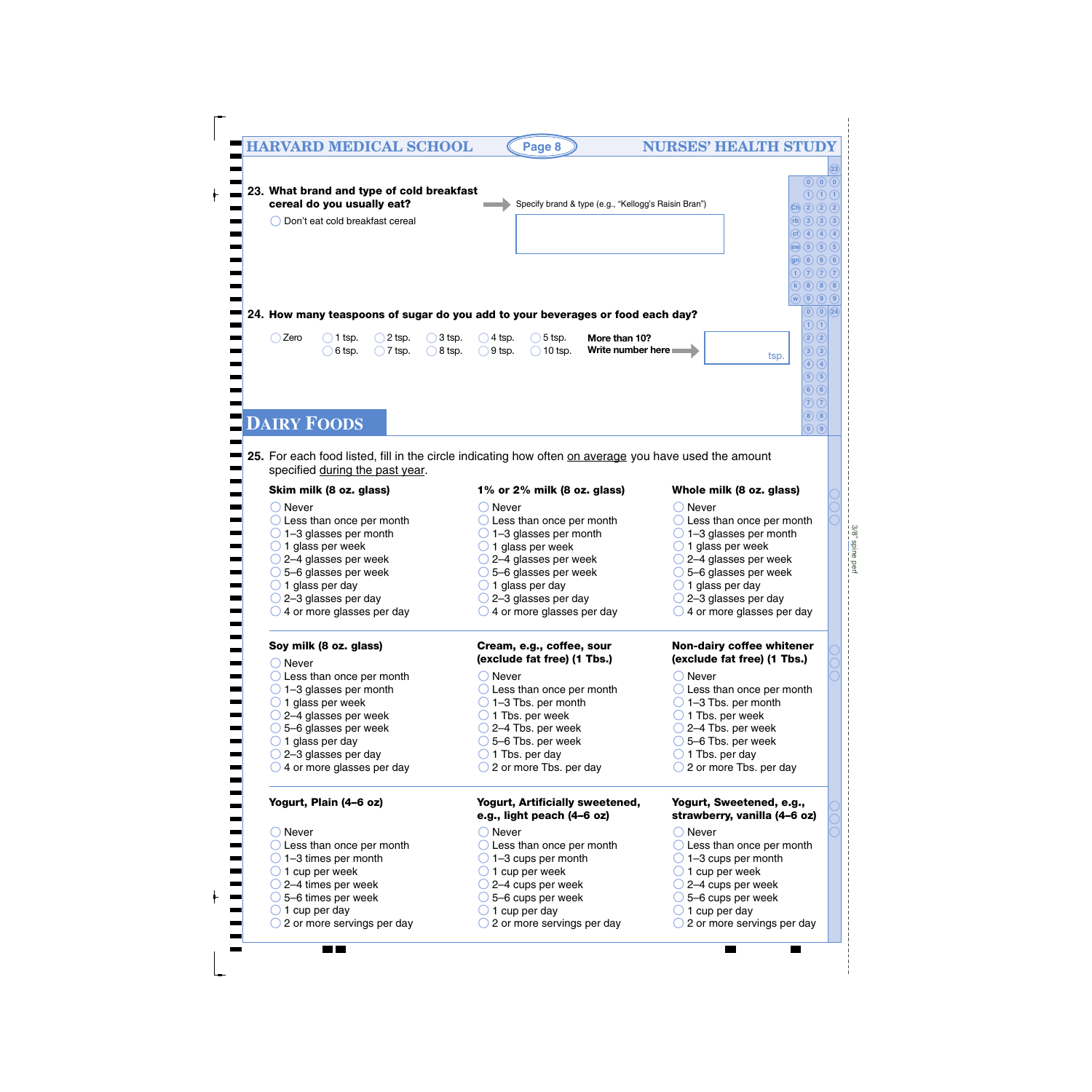| Frozen yogurt, sherbet, sorbet                                            | 25. (Continued) Please fill in your average total use, during the past year, of each specified food.<br>Regular ice cream (1 cup) | <b>Cottage or ricotta cheese</b>                                                       |
|---------------------------------------------------------------------------|-----------------------------------------------------------------------------------------------------------------------------------|----------------------------------------------------------------------------------------|
| or low-fat ice cream (1 cup)                                              |                                                                                                                                   | $(1/2 \text{ cup})$                                                                    |
| Never                                                                     | $\bigcirc$ Never                                                                                                                  | $\bigcirc$ Never                                                                       |
| $\bigcirc$ Less than once per month                                       | $\bigcirc$ Less than once per month                                                                                               | $\bigcirc$ Less than once per month                                                    |
| $\bigcirc$ 1-3 times per month                                            | $\bigcirc$ 1-3 times per month                                                                                                    | $\bigcirc$ 1-3 times per month                                                         |
| $\bigcirc$ Once per week                                                  | $\bigcirc$ Once per week<br>$\bigcirc$ 2–4 times per week                                                                         | $\bigcirc$ Once per week                                                               |
| $\bigcirc$ 2–4 times per week<br>$\bigcirc$ 5–6 times per week            | $\bigcirc$ 5–6 times per week                                                                                                     | $\bigcirc$ 2–4 times per week<br>$\bigcirc$ 5–6 times per week                         |
| $\bigcirc$ Once per day                                                   | $\bigcirc$ Once per day                                                                                                           | $\bigcirc$ Once per day                                                                |
| $\bigcirc$ 2 or more servings per day                                     | $\bigcirc$ 2 or more servings per day                                                                                             | $\bigcirc$ 2 or more servings per day                                                  |
| Cream cheese (1 oz.)                                                      | Other cheese, e.g., American,                                                                                                     | What type of cheese do                                                                 |
|                                                                           | cheddar, etc., plain or as part of<br>a dish (1 slice or 1 oz. serving)                                                           | you usually eat?                                                                       |
| Never                                                                     | $\bigcirc$ Never                                                                                                                  | $\bigcirc$ None                                                                        |
| $\bigcirc$ Less than once per month                                       | $\bigcirc$ Less than once per month                                                                                               | $\bigcirc$ Regular                                                                     |
| $\bigcirc$ 1-3 times per month                                            | $\bigcirc$ 1-3 slices per month                                                                                                   | $\bigcirc$ Low fat or lite                                                             |
| $\bigcirc$ Once per week                                                  | $\bigcirc$ 1 slice per week                                                                                                       | Nonfat<br>$( \ )$                                                                      |
| $\bigcirc$ 2–4 times per week<br>$\bigcirc$ 5–6 times per week            | $\bigcirc$ 2–4 slices per week<br>$\bigcirc$ 5–6 slices per week                                                                  |                                                                                        |
| $\bigcirc$ Once per day                                                   | $\bigcirc$ 1 slice per day                                                                                                        |                                                                                        |
| $\bigcirc$ 2 or more servings per day                                     | $\bigcirc$ 2 or more slices per day                                                                                               |                                                                                        |
| Pure butter (1 pat),<br>added to food or bread;<br>exclude use in cooking | <b>Margarine (e.g., Country Crock)</b><br>(1 pat), added to food or bread;<br>exclude use in cooking                              | "Spreadable Butter" -<br>butter/oil blend (e.g., Olivio<br>Spreadable Butter) (1 pat), |
|                                                                           |                                                                                                                                   | added to food/bread                                                                    |
| Never                                                                     | $\bigcirc$ Never                                                                                                                  | $\bigcirc$ Never                                                                       |
| $\bigcirc$ Less than once per month                                       | $\bigcirc$ Less than once per month                                                                                               | $\bigcirc$ Less than once per month                                                    |
| 1-3 pats per month<br>$\bigcirc$ 1 pat per week                           | 1-3 pats per month<br>$\bigcirc$ 1 pat per week                                                                                   | $\bigcirc$ 1–3 pats per month<br>$\bigcirc$ 1 pat per week                             |
| $\bigcirc$ 2–4 pats per week                                              | $\bigcirc$ 2–4 pats per week                                                                                                      | $\bigcirc$ 2–4 pats per week                                                           |
| $\bigcirc$ 5–6 pats per week                                              | $\bigcirc$ 5–6 pats per week                                                                                                      | $\bigcirc$ 5–6 pats per week                                                           |
| $\bigcirc$ 1 pat per day                                                  | $\bigcirc$ 1 pat per day                                                                                                          | $\bigcirc$ 1 pat per day                                                               |
| $\bigcirc$ 2–3 pats per day                                               | $\bigcirc$ 2-3 pats per day                                                                                                       | $\bigcirc$ 2–3 pats per day                                                            |
| $\bigcirc$ 4 or more pats per day                                         | $\bigcirc$ 4 or more pats per day                                                                                                 | $\bigcirc$ 4 or more pats per day                                                      |
|                                                                           | 26. What form of margarine or spread do you usually use (exclude pure butter)?                                                    |                                                                                        |
| $\bigcirc$ None<br>Form? $\bigcirc$ Stick                                 |                                                                                                                                   |                                                                                        |
| $\bigcirc$ Tub                                                            |                                                                                                                                   |                                                                                        |
| $\bigcirc$ Spray                                                          |                                                                                                                                   | $\left( 0\right) 0\right) 0$                                                           |
| $\bigcirc$ Squeeze (liquid)                                               |                                                                                                                                   | 1) $(1)(1)$                                                                            |
| $\bigcirc$ Regular<br>Type?                                               |                                                                                                                                   | (2)(2)(2)                                                                              |
| $\bigcirc$ Light spread                                                   |                                                                                                                                   | (3)(3)(3)                                                                              |
| Nonfat                                                                    |                                                                                                                                   | 4 $(4)(4)$                                                                             |
|                                                                           | What specific <b>brand</b> and type (e.g., Shedd's Country Crock plus calcium and vitamins)?                                      | (5)(5)(5)                                                                              |
|                                                                           |                                                                                                                                   | (6)(6)(6)                                                                              |
|                                                                           |                                                                                                                                   | (7)(7)(7)<br>(8)(8)(8)                                                                 |
|                                                                           |                                                                                                                                   | $\left( 9\right) \left( 9\right) \left( 9\right)$                                      |
|                                                                           |                                                                                                                                   |                                                                                        |

3/8" spine perf

 $3/8"$  spine perf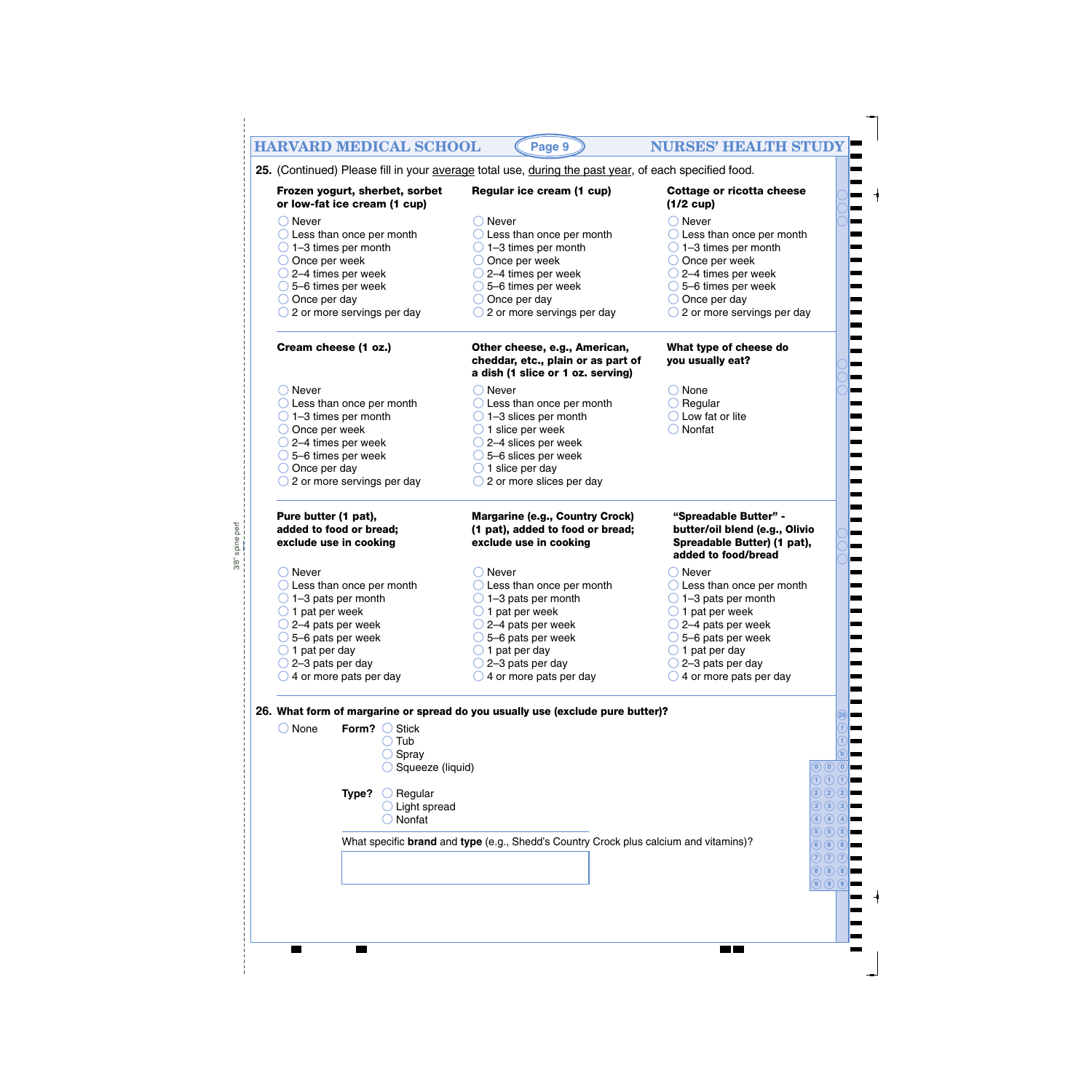**Page 10**

# **FRUITS**

◯ Never

**Bananas (1)** ◯ Never

 $\bigcirc$  1–3 per month  $\bigcirc$  1 per week  $\bigcirc$  2–4 per week  $\bigcirc$  5–6 per week  $\bigcirc$  1 per day

 $\bigcirc$  2 or more per day

27. Please fill in your average total use, during the past year, of each specified food.

**Please try to average your seasonal use of foods over the entire year. For example, if a food such as cantaloupe is eaten 4 times a week during the 3 months that it is in season, then the average total use would be once per week over the year.**

#### **Raisins (1 oz. or small pack) or grapes (1/2 cup)**

◯ Less than once per month  $\bigcirc$  1–3 times per month O Once per week  $\bigcirc$  2–4 times per week 5–6 times per week  $\bigcirc$  Once per day

◯ 2 or more servings per day

◯ Less than once per month

**Fresh apples or pears (1)**

◯ Less than once per month  $\bigcirc$  1–3 glasses per month  $\bigcirc$  1 glass per week  $\bigcirc$  2–4 glasses per week 5–6 glasses per week  $\bigcirc$  1 glass per day

**Orange juice—calcium or Vit. D fortified (small glass)**

 $\bigcirc$  2 or more glasses per day

 $\bigcirc$  Never

 $\bigcirc$  1 per day

◯ Never

#### **Prunes or dried plums (1/4 cup or 6 dried)**

 $\bigcirc$  1–3 times per month O Once per week  $\bigcirc$  2–4 times per week 5–6 times per week  $\bigcirc$  Once per day

◯ Less than once per month  $\bigcirc$  1–3 times per month O Once per week  $\bigcirc$  2–4 times per week 5–6 times per week  $\bigcirc$  Once per day  $\bigcirc$  2–3 times per day

**Cantaloupe (1/4 melon)**

 $\bigcirc$  4 or more servings per day

**Apple juice or cider**

◯ Never

◯ Never

- **Prune juice (small glass)**
- ◯ Never
- ◯ Less than once per month ◯ Less than once per month  $\bigcirc$  1–3 glasses per month  $\bigcirc$  1 glass per week  $\bigcirc$  2–4 glasses per week 5–6 glasses per week  $\bigcirc$  1 glass per day ◯ 2 or more glasses per day

#### **Avocado (1/2 fruit or 1/2 cup)**

◯ Never

◯ Never

- ◯ Less than once per month
- $\bigcirc$  1–3 times per month
- O Once per week
- 2–4 times per week
- 5–6 times per week
- $\bigcirc$  Once per day

 $\bigcirc$  1–3 per month  $\bigcirc$  1 per week  $\bigcirc$  2–4 per week  $\bigcirc$  5–6 per week  $\bigcirc$  1 per day  $\bigcirc$  2–3 per day  $\bigcirc$  4 or more per day

 $\bigcirc$  Two or more servings per day

 $3/8"$  spine per 3/8" spine perf

◯ Less than once per month

#### **Oranges (1)**

◯ Never ◯ Less than once per month  $\bigcirc$  1–3 glasses per month  $\bigcirc$  1 glass per week 2–4 glasses per week 5–6 glasses per week  $\bigcirc$  1 glass per day ◯ 2 or more glasses per day **(small glass)** ◯ Less than once per month  $\bigcirc$  1–3 per month  $\bigcirc$  1 per week  $\bigcirc$  2–4 per week  $\bigcirc$  5–6 per week  $\bigcirc$  2–3 per day  $\bigcirc$  4 or more per day

#### **Orange juice—regular (not fortified) (small glass)**

- ◯ Never
- O Less than once per month
- $\bigcirc$  1–3 glasses per month
- $\bigcirc$  1 glass per week
- $\bigcirc$  2–4 glasses per week
- 5–6 glasses per week
- $\bigcirc$  1 glass per day
- $\bigcirc$  2 or more glasses per day

#### **Grapefruit (1/2) or grapefruit juice (small glass)**

- ◯ Never
- ◯ Less than once per month
- $\bigcirc$  1–3 times per month
- O Once per week
- 2–4 times per week
- 5–6 times per week
- $\bigcirc$  Once per day
- $\bigcirc$  2–3 times per day  $\bigcirc$  4 or more times per day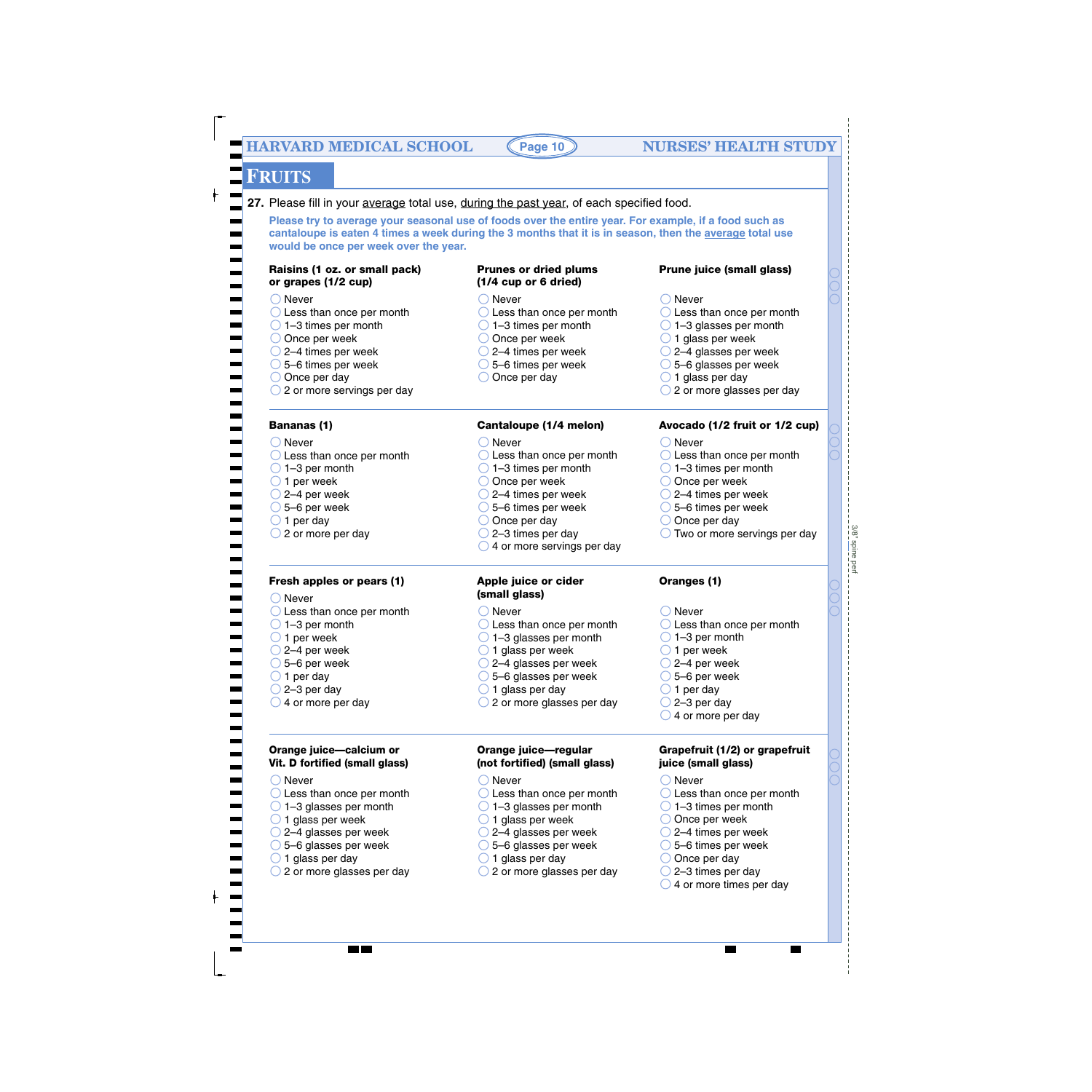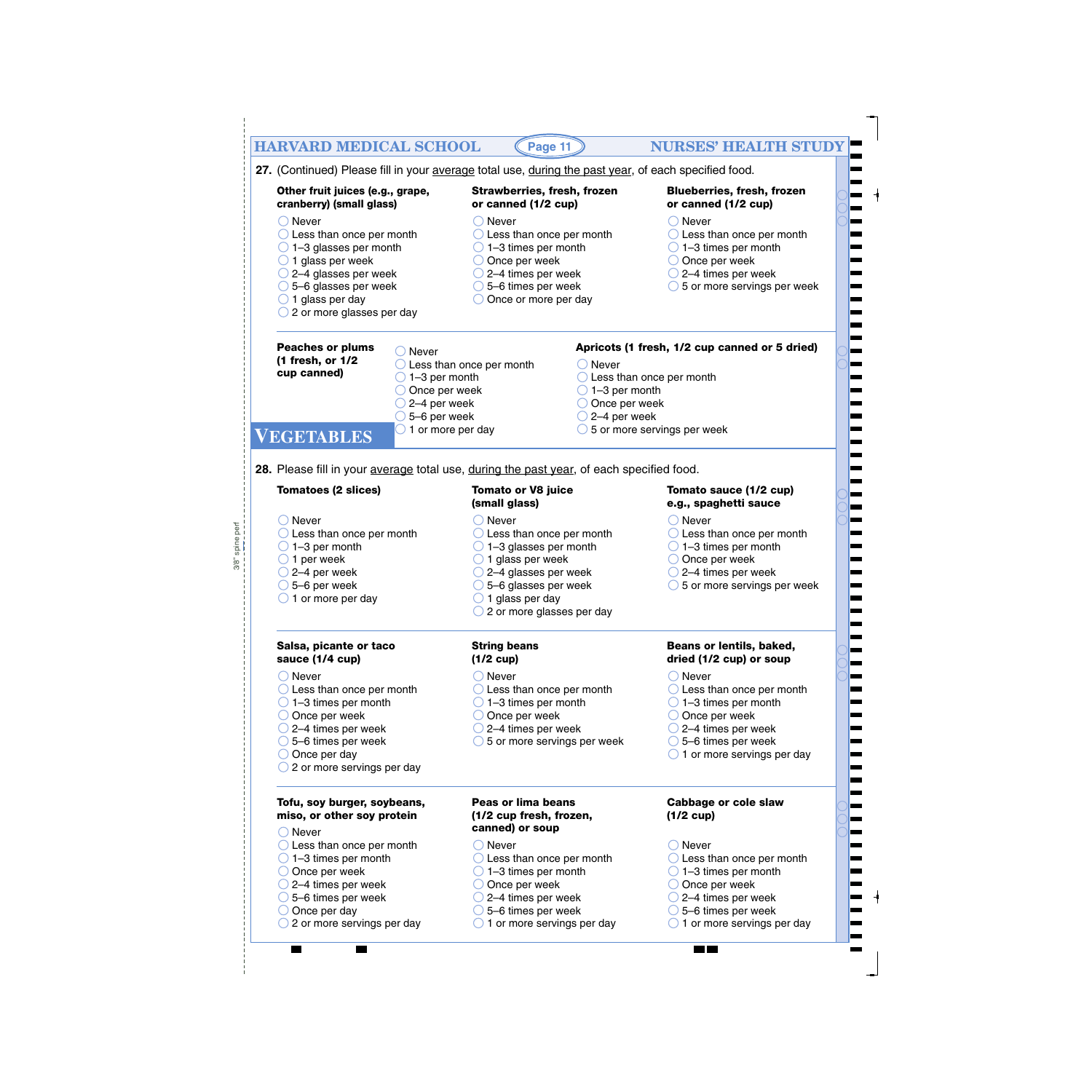|                                                                        | 28. (Continued) Please fill in your average total use, during the past year, of each specified food. |                                                                        |
|------------------------------------------------------------------------|------------------------------------------------------------------------------------------------------|------------------------------------------------------------------------|
| Broccoli (1/2 cup)                                                     | <b>Cauliflower (1/2 cup)</b>                                                                         | <b>Brussels sprouts</b><br>$(1/2$ cup)                                 |
| ( ) Never                                                              | $\bigcirc$ Never                                                                                     | $\bigcirc$ Never                                                       |
| $\bigcirc$ Less than once per month                                    | $\bigcirc$ Less than once per month                                                                  | $\bigcirc$ Less than once per month                                    |
| $\bigcirc$ 1-3 times per month                                         | $\bigcirc$ 1–3 times per month                                                                       | $\bigcirc$ 1-3 times per month                                         |
| $\bigcirc$ Once per week                                               | $\bigcirc$ Once per week                                                                             | $\bigcirc$ Once per week                                               |
| $\bigcirc$ 2–4 times per week                                          | $\bigcirc$ 2–4 times per week                                                                        | $\bigcirc$ 2–4 times per week                                          |
| $\bigcirc$ 5-6 times per week                                          | $\bigcirc$ 5-6 times per week                                                                        | $\bigcirc$ 5-6 times per week                                          |
| $\bigcirc$ 1 or more servings per day                                  | $\bigcirc$ 1 or more servings per day                                                                | $\bigcirc$ 1 or more servings per day                                  |
| Carrots, raw (1/2 carrot<br>or 2-4 sticks)                             | Carrots, cooked (1/2 cup)<br>or carrot juice (2-3 oz.)                                               | Corn (1 ear or 1/2 cup<br>frozen or canned)                            |
| $\bigcirc$ Never                                                       | $\bigcirc$ Never                                                                                     | $\bigcirc$ Never                                                       |
| $\bigcirc$ Less than once per month                                    | $\bigcirc$ Less than once per month                                                                  | $\bigcirc$ Less than once per month                                    |
| $\bigcirc$ 1-3 times per month                                         | $\bigcirc$ 1-3 times per month                                                                       | $\bigcirc$ 1-3 per month                                               |
| $\bigcirc$ Once per week                                               | O Once per week                                                                                      | $\bigcirc$ 1 per week                                                  |
| $\bigcirc$ 2–4 times per week                                          | $\bigcirc$ 2–4 times per week                                                                        | $\bigcirc$ 2–4 per week                                                |
| $\bigcirc$ 5–6 times per week                                          | $\bigcirc$ 5–6 times per week                                                                        | $\bigcirc$ 5-6 per week                                                |
| $\bigcirc$ Once per day                                                | $\bigcirc$ Once per day                                                                              | $\bigcirc$ 1 or more servings per day                                  |
| $\bigcirc$ 2 or more servings per day                                  | $\bigcirc$ 2 or more servings per day                                                                |                                                                        |
| <b>Mixed or stir-fry vegetables</b><br>(1/2 cup) or vegetable soup     | Yams or sweet potatoes<br>$(1/2$ cup)                                                                | Dark orange (winter) squash<br>$(1/2$ cup)                             |
|                                                                        |                                                                                                      |                                                                        |
| $\bigcirc$ Never                                                       | $\bigcirc$ Never                                                                                     | $\bigcirc$ Never                                                       |
| $\bigcirc$ Less than once per month                                    | $\bigcirc$ Less than once per month                                                                  | $\bigcirc$ Less than once per month                                    |
| $\bigcirc$ 1-3 times per month                                         | $\bigcirc$ 1-3 times per month                                                                       | $\bigcirc$ 1-3 times per month                                         |
| $\bigcirc$ Once per week                                               | $\bigcirc$ Once per week                                                                             | $\bigcirc$ Once per week                                               |
| $\bigcirc$ 2–4 times per week                                          | $\bigcirc$ 2–4 times per week                                                                        | $\bigcirc$ 2–4 times per week                                          |
| $\bigcirc$ 5-6 times per week<br>$\bigcirc$ 1 or more servings per day | $\bigcirc$ 5-6 times per week<br>$\bigcirc$ 1 or more servings per day                               | $\bigcirc$ 5-6 times per week<br>$\bigcirc$ 1 or more servings per day |
| Eggplant, zucchini or other                                            | Spinach, cooked                                                                                      | Spinach, raw as in salad                                               |
| summer squash (1/2 cup)                                                | $(1/2 \text{ cup})$                                                                                  | $(1 \text{ cup})$                                                      |
|                                                                        |                                                                                                      |                                                                        |
| $\bigcirc$ Never                                                       | $\bigcirc$ Never                                                                                     | $\bigcirc$ Never                                                       |
| $\bigcirc$ Less than once per month                                    | $\bigcirc$ Less than once per month                                                                  | $\bigcirc$ Less than once per month                                    |
| $\bigcirc$ 1-3 times per month<br>$\bigcirc$ Once per week             | $\bigcirc$ 1-3 times per month<br>$\bigcirc$ Once per week                                           | $\bigcirc$ 1-3 times per month<br>Once per week                        |
| $\bigcirc$ 2–4 times per week                                          | $\bigcirc$ 2–4 times per week                                                                        | $\bigcirc$ 2–4 times per week                                          |
| $\bigcirc$ 5-6 times per week                                          | $\bigcirc$ 5–6 times per week                                                                        | 5-6 times per week                                                     |
| $\bigcirc$ 1 or more servings per day                                  | $\bigcirc$ 1 or more servings per day                                                                | $\bigcirc$ 1 or more servings per day                                  |
| Kale, mustard, greens or                                               | Iceberg or head lettuce                                                                              | <b>Romaine or leaf lettuce</b>                                         |
| chard (1/2 cup)                                                        | (1 serving)                                                                                          | (1 serving)                                                            |
| $\bigcirc$ Never                                                       | ◯ Never                                                                                              | Never                                                                  |
| $\bigcirc$ Less than once per month                                    | $\bigcirc$ Less than once per month                                                                  | $\bigcirc$ Less than once per month                                    |
| $\bigcirc$ 1-3 times per month                                         | $\bigcirc$ 1–3 times per month                                                                       | $\bigcirc$ 1–3 times per month                                         |
| $\bigcirc$ Once per week                                               | $\bigcirc$ Once per week                                                                             | Once per week                                                          |
| $\bigcirc$ 2–4 times per week                                          | $\bigcirc$ 2–4 times per week                                                                        | $\bigcirc$ 2–4 times per week                                          |
| $\bigcirc$ 5–6 times per week                                          | $\bigcirc$ 5-6 times per week                                                                        | $\bigcirc$ 5–6 times per week                                          |
| $\bigcirc$ 1 or more servings per day                                  | $\bigcirc$ Once per day                                                                              | Once per day                                                           |
|                                                                        | $\bigcirc$ 2 or more servings per day                                                                | 2 or more servings per day                                             |
|                                                                        |                                                                                                      |                                                                        |

- $\overline{\bigcirc}$  5–6 times per week
- $\bigcirc$  1 or more servings per day

- Once per week
- 2–4 times per week
- 5–6 times per week
- Once per day
- 2 or more servings per day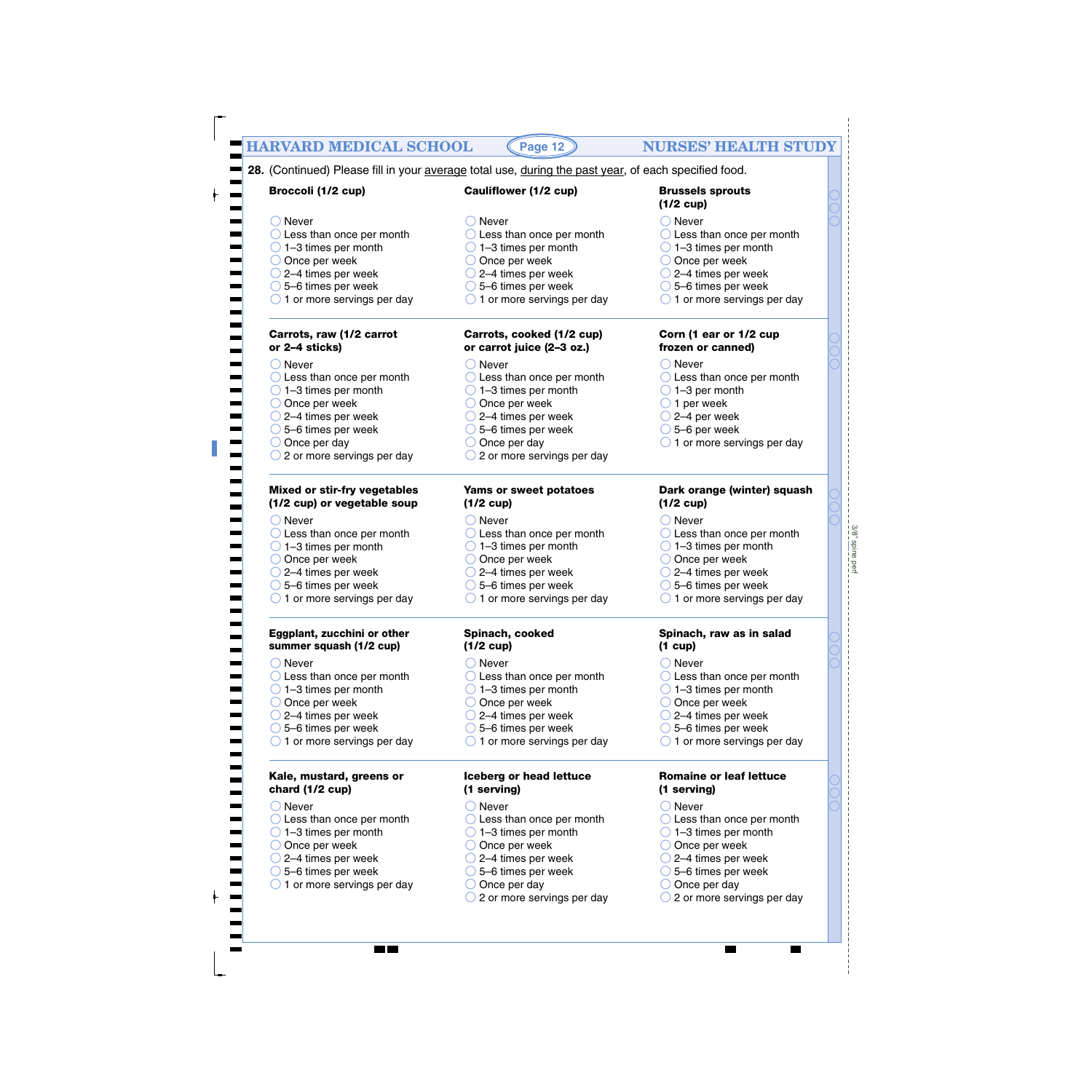| <b>HARVARD MEDICAL SCHOOL</b>                                                                                                                                                                                                               | Page 13                                                                                                                                                                                                                                                | <b>NURSES' HEALTH STUD</b>                                                                                                                                                                                                                                  |
|---------------------------------------------------------------------------------------------------------------------------------------------------------------------------------------------------------------------------------------------|--------------------------------------------------------------------------------------------------------------------------------------------------------------------------------------------------------------------------------------------------------|-------------------------------------------------------------------------------------------------------------------------------------------------------------------------------------------------------------------------------------------------------------|
|                                                                                                                                                                                                                                             | 28. (Continued) Please fill in your average total use, during the past year, of each specified food.                                                                                                                                                   |                                                                                                                                                                                                                                                             |
| Celery (2-3 sticks)                                                                                                                                                                                                                         | Peppers: green, yellow or<br>red (2 rings or 1/4 small)                                                                                                                                                                                                | Onions as a garnish<br>or in a salad (1 slice)                                                                                                                                                                                                              |
| $\bigcirc$ Never<br>$\bigcirc$ Less than once per month<br>$\bigcirc$ 1-3 per month<br>$\bigcirc$ Once per week                                                                                                                             | $\bigcirc$ Never<br>$\bigcirc$ Less than once per month<br>$\bigcirc$ 1–3 times per month<br>$\bigcirc$ Once per week                                                                                                                                  | $\bigcirc$ Never<br>$\bigcirc$ Less than once per month<br>$\bigcirc$ 1-3 slices per month<br>$\bigcirc$ 1 slice per week                                                                                                                                   |
| $\bigcirc$ 2–4 per week<br>$\bigcirc$ 5–6 per week<br>$\bigcirc$ Once per day<br>$\bigcirc$ 2 or more servings per day                                                                                                                      | $\bigcirc$ 2–4 times per week<br>$\bigcirc$ 5–6 times per week<br>$\bigcirc$ 1 or more servings per day                                                                                                                                                | $\bigcirc$ 2–4 slices per week<br>$\bigcirc$ 5–6 slices per week<br>$\bigcirc$ 1 or more slices per day                                                                                                                                                     |
|                                                                                                                                                                                                                                             | Onions as a cooked vegetable or rings (1/2 cup) or soup                                                                                                                                                                                                |                                                                                                                                                                                                                                                             |
| <b>EGGS, MEAT &amp; FISH</b>                                                                                                                                                                                                                | $\bigcirc$ Never<br>$\bigcirc$ Less than once per month<br>$\bigcirc$ 1-3 per month<br>$\bigcirc$ 1 per week<br>$\bigcirc$ 2–4 per week<br>$\bigcirc$ 5–6 per week<br>$\bigcirc$ 1 or more per day                                                     |                                                                                                                                                                                                                                                             |
|                                                                                                                                                                                                                                             | 29. Please fill in your average total use, during the past year, of each specified food.                                                                                                                                                               |                                                                                                                                                                                                                                                             |
| Omega-3 fortified eggs,<br>including yolk (1 egg)                                                                                                                                                                                           | <b>Regular eggs, including</b><br>yolk (1 egg)                                                                                                                                                                                                         | <b>Bacon (2 slices)</b>                                                                                                                                                                                                                                     |
| $\bigcirc$ Never<br>$\bigcirc$ Less than once per month<br>$\bigcirc$ 1-3 eggs per month<br>$\bigcirc$ 1 egg per week<br>$\bigcirc$ 2–4 eggs per week<br>$\bigcirc$ 5–6 eggs per week<br>$\bigcirc$ 1 egg per day<br>2 or more eggs per day | $\bigcirc$ Never<br>$\bigcirc$ Less than once per month<br>$\bigcirc$ 1-3 eggs per month<br>$\bigcirc$ 1 egg per week<br>$\bigcirc$ 2–4 eggs per week<br>$\bigcirc$ 5–6 eggs per week<br>$\bigcirc$ 1 egg per day<br>$\bigcirc$ 2 or more eggs per day | $\bigcirc$ Never<br>$\bigcirc$ Less than once per month<br>$\bigcirc$ 1-3 times per month<br>$\bigcirc$ Once per week<br>$\bigcirc$ 2–4 times per week<br>$\bigcirc$ 5–6 times per week<br>$\bigcirc$ 1 or more servings per day                            |
| Beef or pork hot dogs (1)                                                                                                                                                                                                                   | Chicken or turkey hot dogs or sausage (1)                                                                                                                                                                                                              |                                                                                                                                                                                                                                                             |
| $\bigcirc$ Never<br>$\bigcirc$ Less than once per month<br>$\bigcirc$ 1-3 per month<br>$\bigcirc$ 1 per week<br>$\bigcirc$ 2–4 per week<br>$\bigcirc$ 5–6 per week<br>$\bigcirc$ 1 per day<br>$\bigcirc$ 2 or more per day                  | $\bigcirc$ Never<br>$\bigcirc$ Less than once per month<br>$\bigcirc$ 1-3 per month<br>$\bigcirc$ 1 per week<br>$\bigcirc$ 2–4 per week<br>$\bigcirc$ 5–6 per week<br>$\bigcirc$ 1 per day<br>2 or more per day                                        |                                                                                                                                                                                                                                                             |
| <b>Chicken/turkey sandwich</b><br>or frozen dinner                                                                                                                                                                                          | Other chicken or turkey, with<br>skin (3 oz.) - including ground                                                                                                                                                                                       | Other chicken or turkey,<br>without skin (3 oz.)                                                                                                                                                                                                            |
| $\bigcirc$ Never<br>$\bigcirc$ Less than once per month<br>$\bigcirc$ 1-3 times per month<br>$\bigcirc$ Once per week<br>$\bigcirc$ 2–4 times per week<br>$\bigcirc$ 5 or more per week                                                     | $\bigcirc$ Never<br>$\bigcirc$ Less than once per month<br>$\bigcirc$ 1–3 times per month<br>$\bigcirc$ Once per week<br>$\bigcirc$ 2–4 times per week<br>$\bigcirc$ 5–6 times per week<br>$\bigcirc$ Once per day<br>2 or more servings per day       | $\bigcirc$ Never<br>$\bigcirc$ Less than once per month<br>$\bigcirc$ 1-3 times per month<br>$\bigcirc$ Once per week<br>$\bigcirc$ 2–4 times per week<br>$\bigcirc$ 5–6 times per week<br>$\bigcirc$ Once per day<br>$\bigcirc$ 2 or more servings per day |
|                                                                                                                                                                                                                                             |                                                                                                                                                                                                                                                        | a ka                                                                                                                                                                                                                                                        |

 $3/8$ " spine perf 3/8" spine perf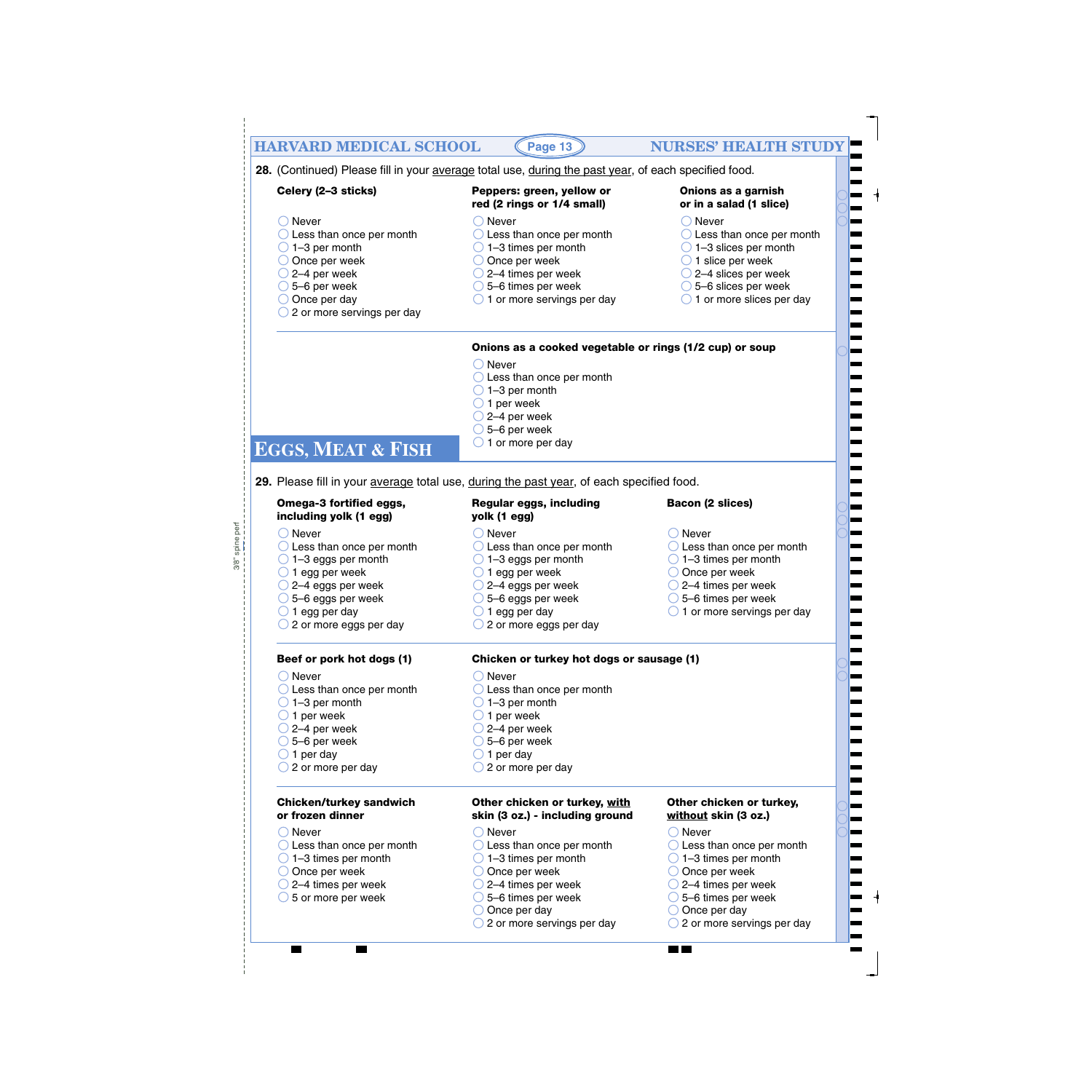| <b>HARVARD MEDICAL SCHOOL</b>                                                                                                                                                                                                | Page 14                                                                                                                                                                                                                                          | <b>NURSES' HEALTH STUDY</b>                                                                                                                                                                                                   |
|------------------------------------------------------------------------------------------------------------------------------------------------------------------------------------------------------------------------------|--------------------------------------------------------------------------------------------------------------------------------------------------------------------------------------------------------------------------------------------------|-------------------------------------------------------------------------------------------------------------------------------------------------------------------------------------------------------------------------------|
|                                                                                                                                                                                                                              |                                                                                                                                                                                                                                                  |                                                                                                                                                                                                                               |
|                                                                                                                                                                                                                              | 29. (Continued) Please fill in your average total use, during the past year, of each specified food.                                                                                                                                             |                                                                                                                                                                                                                               |
| Salami, bologna, or other<br>processed meat sandwiches                                                                                                                                                                       | Processed meats, e.g.,<br>sausage, kielbasa, etc.<br>(2 oz. or 2 small links)                                                                                                                                                                    | Hamburger, lean or extra<br>lean (1 patty)                                                                                                                                                                                    |
| $\bigcirc$ Never<br>$\bigcirc$ Less than once per month<br>$\bigcirc$ 1-3 times per month<br>$\bigcirc$ Once per week<br>$\bigcirc$ 2–4 times per week<br>$\bigcirc$ 5 or more per week                                      | Never<br>$\bigcirc$ Less than once per month<br>$\bigcirc$ 1–3 times per month<br>$\bigcirc$ Once per week<br>$\bigcirc$ 2–4 times per week<br>$\bigcirc$ 5-6 times per week<br>$\bigcirc$ Once per day<br>$\bigcirc$ 2 or more servings per day | $\bigcirc$ Never<br>$\bigcirc$ Less than once per month<br>$\bigcirc$ 1-3 per month<br>$\bigcirc$ 1 per week<br>$\bigcirc$ 2–4 per week<br>$\bigcirc$ 5–6 per week<br>$\bigcirc$ 1 or more per day                            |
| Hamburger, regular<br>(1 patty)                                                                                                                                                                                              | Beef, pork, or lamb as a sandwich<br>or mixed dish, e.g., stew, casserole,<br>lasagna, frozen dinner, etc.                                                                                                                                       | Pork as a main dish, e.g.,<br>ham or chops (4-6 oz.)                                                                                                                                                                          |
| $\bigcirc$ Never<br>$\bigcirc$ Less than once per month<br>$\bigcirc$ 1-3 per month<br>$\bigcirc$ 1 per week<br>$\bigcirc$ 2–4 per week<br>$\bigcirc$ 5-6 per week<br>$\bigcirc$ 1 or more per day                           | $\bigcirc$ Never<br>$\bigcirc$ Less than once per month<br>$\bigcirc$ 1–3 times per month<br>$\bigcirc$ Once per week<br>$\bigcirc$ 2–4 times per week<br>$\bigcirc$ 5-6 times per week<br>$\bigcirc$ 1 or more times per day                    | $\bigcirc$ Never<br>$\bigcirc$ Less than once per month<br>$\bigcirc$ 1-3 times per month<br>$\bigcirc$ Once per week<br>$\bigcirc$ 2–4 times per week<br>$\bigcirc$ 5-6 times per week<br>$\bigcirc$ 1 or more times per day |
| Beef or lamb as a main dish,<br>e.g., steak, roast (4-6 oz.)                                                                                                                                                                 | Liver: (beef, calf or pork)<br>(4 oz.)                                                                                                                                                                                                           | Liver: (chicken or turkey)<br>(1 oz.)                                                                                                                                                                                         |
| $\bigcirc$ Never<br>$\bigcirc$ Less than once per month<br>$\bigcirc$ 1-3 times per month<br>$\bigcirc$ Once per week<br>$\bigcirc$ 2–4 times per week<br>5-6 times per week<br>$\bigcirc$ 1 or more times per day           | $\bigcirc$ Never<br>$\bigcirc$ Less than once per month<br>$\bigcirc$ 1 time per month<br>$\bigcirc$ 2-3 times per month<br>$\bigcirc$ 1 or more servings per week                                                                               | $\bigcirc$ Never<br>$\bigcirc$ Less than once per month<br>$\bigcirc$ 1 time per month<br>$\bigcirc$ 2-3 times per month<br>$\bigcirc$ 1 or more servings per week                                                            |
| <b>Canned tuna fish</b><br>$(3-4 oz.)$<br>$\bigcirc$ Never                                                                                                                                                                   | <b>Breaded fish cakes,</b><br>pieces, or fish sticks<br>(1 serving, store bought)                                                                                                                                                                | Shrimp, lobster,<br>scallops as a main dish<br>(1 serving)                                                                                                                                                                    |
| $\bigcirc$ Less than once per month<br>$\bigcirc$ 1-3 times per month<br>$\bigcirc$ Once per week<br>$\bigcirc$ 2–4 times per week<br>$\bigcirc$ 5-6 times per week<br>$\bigcirc$ Once per day<br>2 or more servings per day | Never<br>$\bigcirc$ Less than once per month<br>$\bigcirc$ 1–3 times per month<br>$\bigcirc$ Once per week<br>$\bigcirc$ 2–4 times per week<br>$\bigcirc$ 5–6 times per week<br>$\bigcirc$ 1 or more per day                                     | $\bigcirc$ Never<br>$\bigcirc$ Less than once per month<br>$\bigcirc$ 1-3 times per month<br>$\bigcirc$ Once per week<br>$\bigcirc$ 2–4 times per week<br>$\bigcirc$ 5-6 times per week<br>$\bigcirc$ 1 or more times per day |
| Dark meat fish, e.g., tuna steak,<br>mackerel, salmon, sardines,<br>bluefish, swordfish (3-5 oz.)                                                                                                                            | Other fish, e.g., cod,<br>haddock, halibut<br>$(3-5 \text{ oz.})$                                                                                                                                                                                |                                                                                                                                                                                                                               |
| ○ Never<br>$\bigcirc$ Less than once per month<br>$\bigcirc$ 1–3 times per month<br>$\bigcirc$ Once per week<br>$\bigcirc$ 2–4 times per week<br>5-6 times per week<br>$\bigcirc$ 1 or more servings per day                 | $\bigcirc$ Never<br>$\bigcirc$ Less than once per month<br>$\bigcirc$ 1–3 times per month<br>Once per week<br>2-4 times per week<br>5-6 times per week<br>$\bigcirc$ 1 or more servings per day                                                  |                                                                                                                                                                                                                               |

3/8" spine perf 3/8" spine perf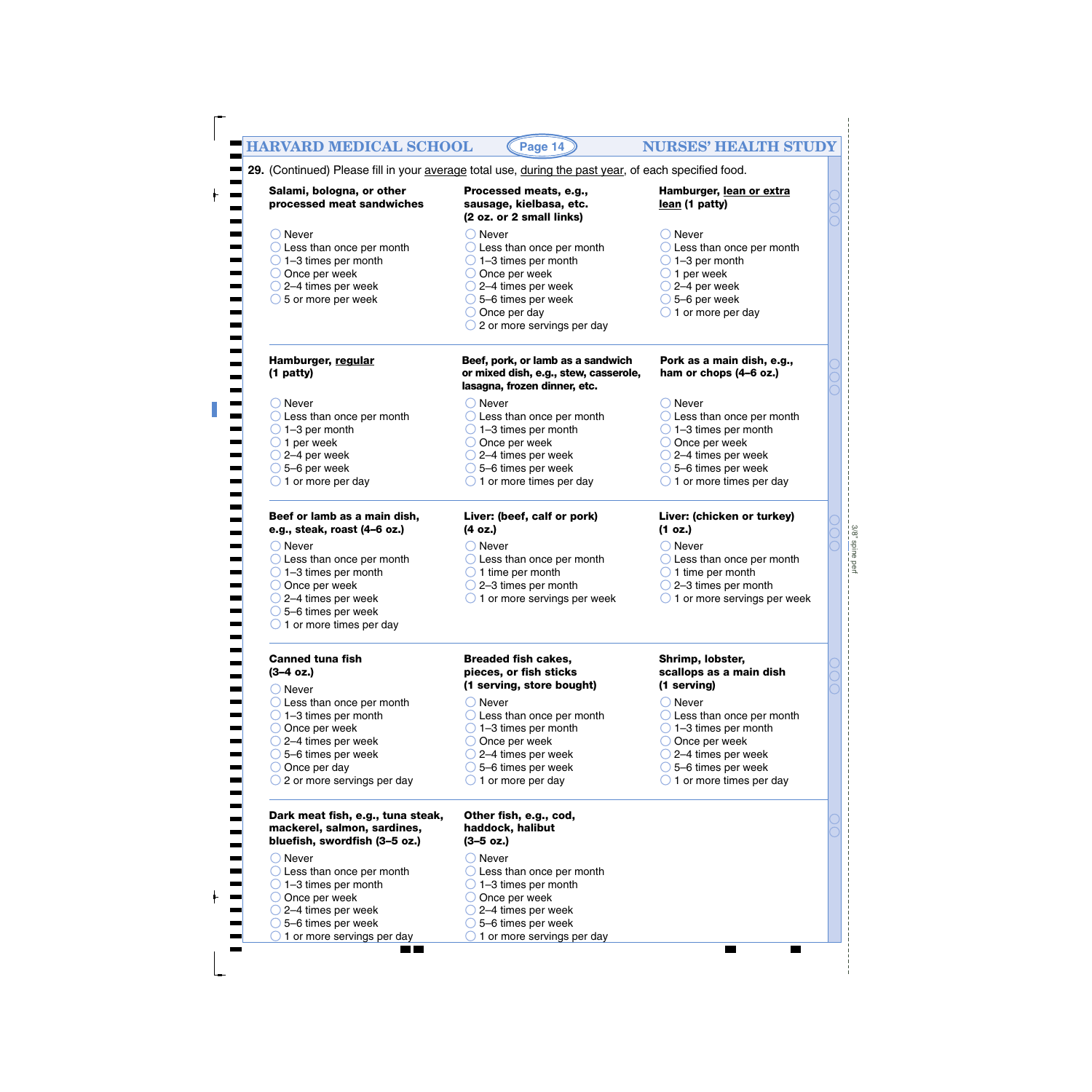# **BREADS, CEREALS & STARCHES**

**30.** Please fill in your average total use, during the past year, of each specified food.

#### **Cold breakfast cereal (1 serving)**

- ◯ Never
- O Less than once per month
- $\bigcirc$  1–3 cups per month
- $\bigcirc$  1 cup per week
- $\bigcirc$  2–4 cups per week
- $\bigcirc$  5–6 cups per week
- $\bigcirc$  1 cup per day
- $\bigcirc$  2–3 cups per day
- $\bigcirc$  4 or more cups per day

#### **White bread, including pita (1 slice)**

#### ◯ Never

- O Less than once per month 1–3 slices per month
- $\bigcirc$  1 slice per week
- 2–4 slices per week
- 5–6 slices per week
- $\bigcirc$  1 slice per day
- $\bigcirc$  2–3 slices per day
- 
- $\bigcirc$  4–5 slices per day  $\bigcirc$  6+ slices per day

#### **Bagels, English muffins or rolls (1 whole)**

#### ◯ Never

spine perf 3/8" spine perf

 $3/8$ "

- ◯ Less than once per month  $\bigcirc$  1–3 times per month
- O Once per week
- 2–4 times per week
- 5–6 times per week
- $\bigcirc$  Once per day
- $\bigcirc$  2 or more per day

#### **Brown rice (1 cup)**

#### ◯ Never

- O Less than once per month
- $\bigcirc$  1–3 cups per month
- $\bigcirc$  1 cup per week
- $\bigcirc$  2–4 cups per week
- 5–6 cups per week
- $\bigcirc$  1 cup per day
- ◯ 2 or more cups per day

#### **Cooked oatmeal/cooked oat bran (including instant) (1 cup)**

- ◯ Never
- O Less than once per month
- $\bigcirc$  1–3 cups per month
- $\bigcirc$  1 cup per week
- 2–4 cups per week
- 5–6 cups per week
- $\bigcirc$  1 cup per day
- $\bigcirc$  2–3 cups per day
- $\bigcirc$  4 or more cups per day

#### **Rye or Pumpernickel bread (1 slice)**

- ◯ Never
- O Less than once per month
- 1–3 slices per month
- $\bigcirc$  1 slice per week
- 2–4 slices per week
- 5–6 slices per week
- $\bigcirc$  1 slice per day
- 2–3 slices per day
- $\bigcirc$  4–5 slices per day
- $\bigcirc$  6+ slices per day

#### **Muffins or biscuits (1)**

- ◯ Never
- O Less than once per month
- $\bigcirc$  1–3 per month
- $\bigcirc$  1 per week
- $\bigcirc$  2–4 per week
- $\bigcirc$  5–6 per week
- $\bigcirc$  1 per day
- $\bigcirc$  2 or more per day

#### **White rice (1 cup)**

◯ Never

- C Less than once per month
- $\bigcirc$  1–3 cups per month
- $\bigcirc$  1 cup per week
- $\bigcirc$  2–4 cups per week
- 5–6 cups per week
- $\bigcirc$  1 cup per day
- ◯ 2 or more cups per day

#### **Other cooked breakfast cereal (1 cup)**

#### ◯ Never

- O Less than once per month
- $\bigcirc$  1–3 cups per month
- $\bigcirc$  1 cup per week
- 2–4 cups per week
- 5–6 cups per week
- $\bigcirc$  1 cup per day
- $\bigcirc$  2–3 cups per day
- $\bigcirc$  4 or more cups per day

#### **Whole wheat, oatmeal, other whole grain bread (1 slice)**

◯ Never

◯ Never

◯ Never

**The Co** 

◯ Less than once per month

◯ Less than once per month  $\bigcirc$  1–3 servings per month  $\bigcirc$  1 serving per week 2–4 servings per week 5–6 servings per week  $\bigcirc$  1 serving per day

 $\bigcirc$  2 or more servings per day

◯ Less than once per month  $\bigcirc$  1–3 cups per month  $\bigcirc$  1 cup per week 2–4 cups per week 5–6 cups per week  $\bigcirc$  1 cup per day

◯ 2 or more cups per day

**couscous, etc. (1 cup)**

**Pasta, e.g., spaghetti, noodles,**

- 1–3 slices per month
- $\bigcirc$  1 slice per week
- 2–4 slices per week
- 5–6 slices per week
- $\bigcirc$  1 slice per day
- 2–3 slices per day  $\bigcirc$  4–5 slices per day

 $\bigcirc$  6+ slices per day

**Pancakes or waffles (2 small pieces)**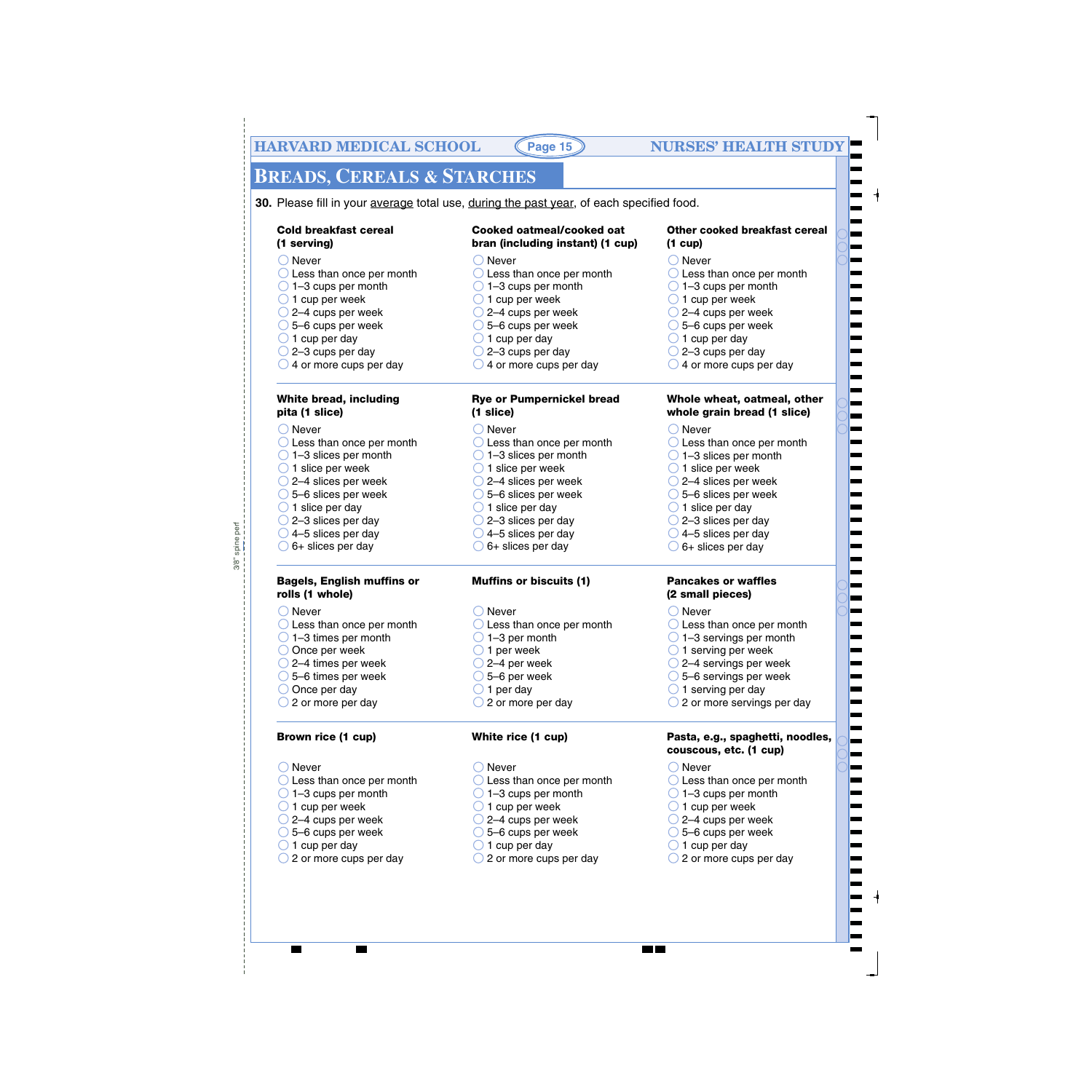| <b>HARVARD MEDICAL SCHOOL</b>                                                                                                                                                                                                       | Page 16                                                                                                                                                                                                                                                                                     | <b>NURSES' HEALTH STUDY</b>                                                                                                                                                                                                                                                                 |
|-------------------------------------------------------------------------------------------------------------------------------------------------------------------------------------------------------------------------------------|---------------------------------------------------------------------------------------------------------------------------------------------------------------------------------------------------------------------------------------------------------------------------------------------|---------------------------------------------------------------------------------------------------------------------------------------------------------------------------------------------------------------------------------------------------------------------------------------------|
|                                                                                                                                                                                                                                     | 30. (Continued) Please fill in your average total use, during the past year, of each specified food.                                                                                                                                                                                        |                                                                                                                                                                                                                                                                                             |
| <b>Tortillas:</b><br>corn or flour (2)                                                                                                                                                                                              | <b>French fries</b><br>(6 oz. or 1 serving)                                                                                                                                                                                                                                                 | Potatoes, baked, boiled (1)<br>or mashed (1 cup)                                                                                                                                                                                                                                            |
| $\bigcirc$ Never<br>$\bigcirc$ Less than once per month<br>$\bigcirc$ 1-3 per month<br>$\bigcirc$ 1 per week<br>$\bigcirc$ 2–4 per week<br>$\bigcirc$ 5–6 per week<br>$\bigcirc$ 1 per day<br>$\bigcirc$ 2-3 per day                | $\bigcirc$ Never<br>$\bigcirc$ Less than once per month<br>$\bigcirc$ 1-3 times per month<br>$\bigcirc$ Once per week<br>$\bigcirc$ 2–4 times per week<br>$\bigcirc$ 5–6 times per week<br>$\bigcirc$ 1 or more servings per day                                                            | $\bigcirc$ Never<br>$\bigcirc$ Less than once per month<br>$\bigcirc$ 1-3 per month<br>$\bigcirc$ 1 per week<br>$\bigcirc$ 2–4 per week<br>$\bigcirc$ 5–6 per week<br>$\bigcirc$ 1 per day<br>$\bigcirc$ 2 or more servings per day                                                         |
| $\bigcirc$ 4 or more per day                                                                                                                                                                                                        |                                                                                                                                                                                                                                                                                             |                                                                                                                                                                                                                                                                                             |
| Potato chips or corn/tortilla<br>chips (small bag or 1 oz.)                                                                                                                                                                         | <b>Crackers: Whole wheat or</b><br>whole grain (e.g., Triscuits) (6)                                                                                                                                                                                                                        | <b>Other crackers</b><br>(e.g., Ritz, saltines) (6)                                                                                                                                                                                                                                         |
| $\bigcirc$ Never<br>$\bigcirc$ Less than once per month<br>$\bigcirc$ 1-3 per month<br>$\bigcirc$ 1 per week<br>$\bigcirc$ 2–4 per week<br>$\bigcirc$ 5–6 per week<br>$\bigcirc$ 1 per day<br>$\bigcirc$ 2 or more servings per day | $\bigcirc$ Never<br>$\bigcirc$ Less than once per month<br>$\bigcirc$ 1-3 times per month<br>$\bigcirc$ Once per week<br>$\bigcirc$ 2–4 times per week<br>$\bigcirc$ 5–6 times per week<br>$\bigcirc$ Once per day<br>$\bigcirc$ 2–3 times per day<br>$\bigcirc$ 4 or more servings per day | $\bigcirc$ Never<br>$\bigcirc$ Less than once per month<br>$\bigcirc$ 1-3 times per month<br>$\bigcirc$ Once per week<br>$\bigcirc$ 2–4 times per week<br>$\bigcirc$ 5–6 times per week<br>$\bigcirc$ Once per day<br>$\bigcirc$ 2-3 times per day<br>$\bigcirc$ 4 or more servings per day |
| <b>Pizza</b>                                                                                                                                                                                                                        | <b>BEVERAGES</b>                                                                                                                                                                                                                                                                            | 31. CARBONATED BEVERAGES-Consider<br>the serving size as one glass, bottle or<br>can for these carbonated beverages.                                                                                                                                                                        |
| (2 slices)                                                                                                                                                                                                                          | <b>LOW-CALORIE (sugar-free types)</b>                                                                                                                                                                                                                                                       |                                                                                                                                                                                                                                                                                             |
| $\bigcirc$ Never<br>$\bigcirc$ Less than once per month<br>$\bigcirc$ 1-3 times per month<br>$\bigcirc$ Once per week                                                                                                               | Low-calorie beverage with<br>caffeine, e.g., Diet Coke,<br>Diet Mt. Dew<br>(1 glass, bottle, or can)                                                                                                                                                                                        | <b>Other low-calorie beverage</b><br>without caffeine,<br>e.g., Diet 7-Up<br>(1 glass, bottle, or can)                                                                                                                                                                                      |
| $\bigcirc$ 2–4 times per week<br>$\bigcirc$ 5–6 times per week<br>$\bigcirc$ Once per day<br>$\bigcirc$ 2 or more servings per day                                                                                                  | ◯ Never<br>$\bigcirc$ Less than once per month<br>$\bigcirc$ 1-3 cans per month<br>$\bigcirc$ 1 can per week<br>$\bigcirc$ 2–4 cans per week<br>$\bigcirc$ 5–6 cans per week<br>$\bigcirc$ 1 can per day<br>$\bigcirc$ 2–3 cans per day<br>$\bigcirc$ 4 or more cans per day                | ◯ Never<br>$\bigcirc$ Less than once per month<br>$\bigcirc$ 1-3 cans per month<br>$\bigcirc$ 1 can per week<br>$\bigcirc$ 2–4 cans per week<br>$\bigcirc$ 5–6 cans per week<br>$\bigcirc$ 1 can per day<br>$\bigcirc$ 2–3 cans per day<br>$\bigcirc$ 4 or more cans per day                |
|                                                                                                                                                                                                                                     | <b>REGULAR TYPES (not sugar-free)</b>                                                                                                                                                                                                                                                       |                                                                                                                                                                                                                                                                                             |
|                                                                                                                                                                                                                                     | <b>Carbonated beverage with</b><br>caffeine and sugar, e.g., Coke,<br>Pepsi, Mt. Dew, Dr. Pepper                                                                                                                                                                                            | Other carbonated beverage with sugar,<br>e.g., 7-Up, Caffeine-Free Coke, Root<br>Beer, Ginger Ale (1 glass, bottle or can)                                                                                                                                                                  |
|                                                                                                                                                                                                                                     | $\bigcirc$ Never<br>$\bigcirc$ Less than once per month<br>$\bigcirc$ 1-3 cans per month<br>$\bigcirc$ 1 can per week<br>$\bigcirc$ 2–4 cans per week<br>$\bigcirc$ 5–6 cans per week<br>$\bigcirc$ 1 can per day<br>$\bigcirc$ 2–3 cans per day                                            | $\bigcirc$ Never<br>$\bigcirc$ Less than once per month<br>$\bigcirc$ 1-3 cans per month<br>$\bigcirc$ 1 can per week<br>$\bigcirc$ 2–4 cans per week<br>$\bigcirc$ 5–6 cans per week<br>$\bigcirc$ 1 can per day<br>$\bigcirc$ 2–3 cans per day                                            |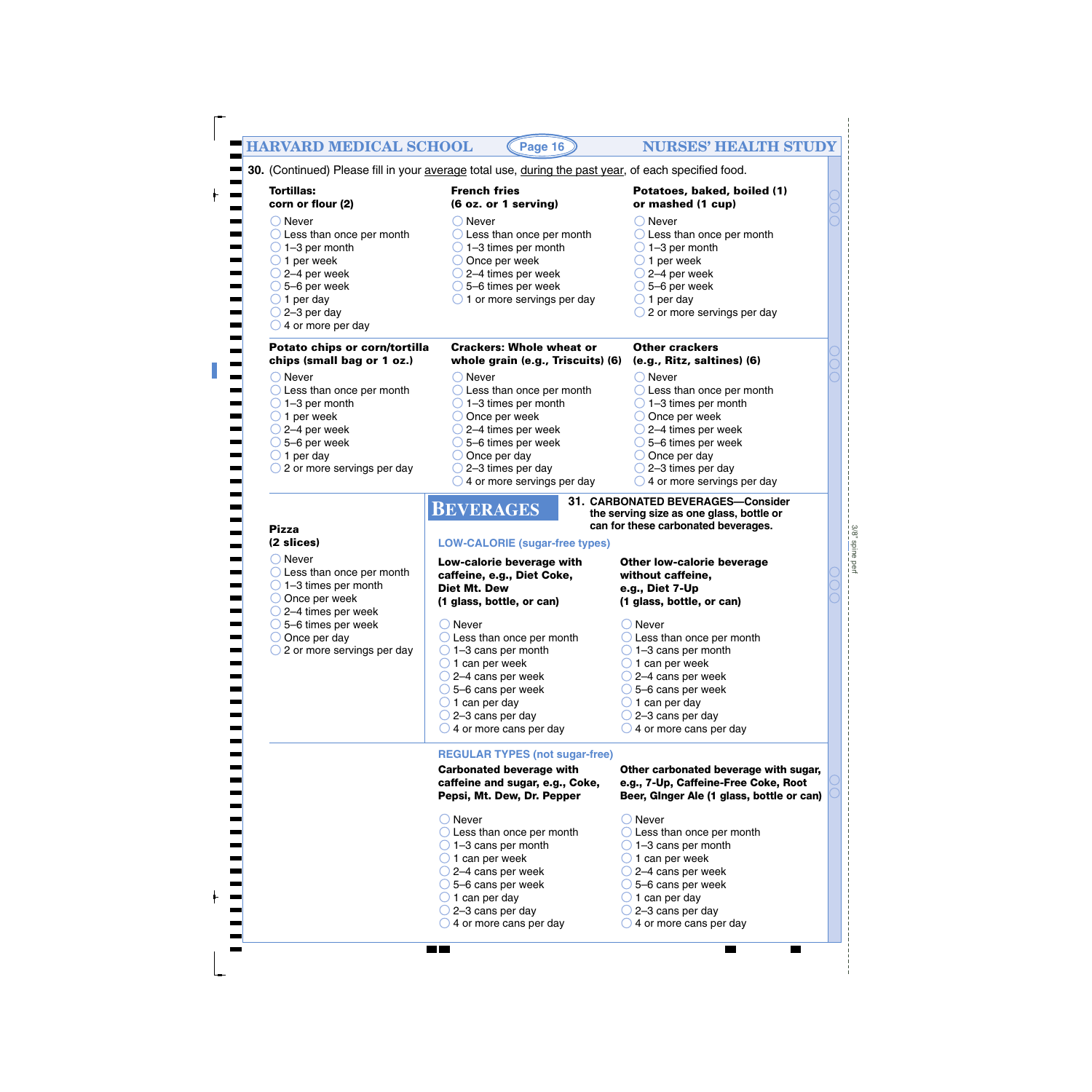# **HARVARD MEDICAL SCHOOL (Page 17) NURSES' HEALTH STUDY**

**31.** (Continued) Please fill in your average total use, during the past year, of each specified food.

 $3/8$ " spine perf 3/8" spine perf

| <b>OTHER BEVERAGES</b>                                                                                   |                                                  |                                                            |
|----------------------------------------------------------------------------------------------------------|--------------------------------------------------|------------------------------------------------------------|
| Other sugared beverages: Punch,<br>lemonade, sports drinks, or sugared<br>ice tea (1 glass, bottle, can) | Beer, regular<br>(1 glass, bottle, can)          | Light beer, e.g., Bud Light<br>(1 glass, bottle, can)      |
| $\bigcirc$ Never                                                                                         | $\bigcirc$ Never                                 | $\bigcirc$ Never                                           |
| $\bigcirc$ Less than once per month                                                                      | $\bigcirc$ Less than once per month              | $\bigcirc$ Less than once per month                        |
| $\bigcirc$ 1–3 glasses per month                                                                         | $\bigcirc$ 1-3 cans per month                    | $\bigcirc$ 1-3 cans per month                              |
| $\bigcirc$ 1 glass per week                                                                              | $\bigcirc$ 1 can per week                        | $\bigcirc$ 1 can per week                                  |
| $\bigcirc$ 2–4 glasses per week                                                                          | $\bigcirc$ 2–4 cans per week                     | $\bigcirc$ 2–4 cans per week                               |
| ◯ 5-6 glasses per week                                                                                   | $\bigcirc$ 5–6 cans per week                     | $\bigcirc$ 5–6 cans per week                               |
| $\bigcirc$ 1 glass per day                                                                               | $\bigcirc$ 1 can per day                         | $\bigcirc$ 1 can per day                                   |
| $\bigcirc$ 2-3 glasses per day                                                                           | $\bigcirc$ 2-3 cans per day                      | ○ 2-3 cans per day                                         |
| $\bigcirc$ 4 or more glasses per day                                                                     | $\bigcirc$ 4-5 cans per day                      | $\bigcirc$ 4–5 cans per day                                |
|                                                                                                          | 6+ cans per day                                  | $\bigcirc$ 6+ cans per day                                 |
| Red wine (5 oz. glass)                                                                                   | White wine (5 oz. glass)                         | Liquor, e.g., vodka, gin, etc.<br>(1 drink or shot)        |
| $\bigcirc$ Never                                                                                         | $\bigcirc$ Never                                 | $\bigcirc$ Never                                           |
| $\bigcirc$ Less than once per month                                                                      | $\bigcirc$ Less than once per month              | $\bigcirc$ Less than once per month                        |
| $\bigcirc$ 1–3 glasses per month                                                                         | $\bigcirc$ 1–3 glasses per month                 | $\bigcirc$ 1-3 drinks per month                            |
| $\bigcirc$ 1 glass per week                                                                              | $\bigcirc$ 1 glass per week                      | $\bigcirc$ 1 drink per week                                |
| $\bigcirc$ 2–4 glasses per week                                                                          | $\bigcirc$ 2–4 glasses per week                  | $\bigcirc$ 2–4 drinks per week                             |
| $\bigcirc$ 5–6 glasses per week                                                                          | $\bigcirc$ 5–6 glasses per week                  | $\bigcirc$ 5–6 drinks per week                             |
| $\bigcirc$ 1 glass per day                                                                               | $\bigcirc$ 1 glass per day                       | $\bigcirc$ 1 drink per day                                 |
| $\bigcirc$ 2-3 glasses per day                                                                           | $\bigcirc$ 2-3 glasses per day                   | $\bigcirc$ 2-3 drinks per day                              |
| $\bigcirc$ 4–5 glasses per day                                                                           | $\bigcirc$ 4-5 glasses per day                   | $\bigcirc$ 4–5 drinks per day                              |
| $\bigcirc$ 6+ glasses per day                                                                            | 6+ glasses per day                               | $\bigcirc$ 6+ drinks per day                               |
| Plain water, bottled, sparkling,<br>or tap (8 oz. cup)                                                   | Decaffeinated tea,<br>exclude herbal (8 oz. cup) | Tea with caffeine (8 oz. cup),<br>including green tea      |
| $\bigcirc$ Never                                                                                         | $\bigcirc$ Never                                 | $\bigcirc$ Never                                           |
| $\bigcirc$ Less than once per month                                                                      | $\bigcirc$ Less than once per month              | $\bigcirc$ Less than once per month                        |
| $\bigcirc$ 1–3 glasses per month                                                                         | $\bigcirc$ 1-3 cups per month                    | $\bigcirc$ 1-3 cups per month                              |
| $\bigcirc$ 1 glass per week                                                                              | $\bigcirc$ 1 cup per week                        | $\bigcirc$ 1 cup per week                                  |
| 2-4 glasses per week                                                                                     | 2-4 cups per week                                | 2-4 cups per week                                          |
| $\bigcirc$ 5–6 glasses per week                                                                          | $\bigcirc$ 5–6 cups per week                     | $\bigcirc$ 5–6 cups per week                               |
| $\bigcirc$ 1 glass per day                                                                               | $\bigcirc$ 1 cup per day                         | $\Box$ 1 cup per day                                       |
| $\bigcirc$ 2-3 glasses per day                                                                           | 2-3 cups per day                                 | 2-3 cups per day                                           |
| $\bigcirc$ 4–5 glasses per day                                                                           | $\bigcirc$ 4–5 cups per day                      | $\bigcup$ 4–5 cups per day                                 |
| 6+ glasses per day                                                                                       | 6+ cups per day                                  | $\bigcirc$ 6+ cups per day                                 |
| <b>Decaffeinated coffee</b><br>(8 oz. cup)                                                               | <b>Coffee with caffeine</b><br>(8 oz. cup)       | Dairy coffee drink (hot/cold),<br>e.g., Cappucino (16 oz.) |
| $\supset$ Never                                                                                          | $\bigcirc$ Never                                 | $\bigcirc$ Never                                           |
| $\bigcirc$ Less than once per month                                                                      | $\bigcirc$ Less than once per month              | $\bigcirc$ Less than once per month                        |
| $\bigcirc$ 1-3 cups per month                                                                            | $\bigcirc$ 1–3 cups per month                    | $\bigcirc$ 1–3 cups per month                              |
| $\bigcirc$ 1 cup per week                                                                                | $\bigcirc$ 1 cup per week                        | $\bigcup$ 1 cup per week                                   |
| $\bigcirc$ 2–4 cups per week                                                                             | $\bigcirc$ 2–4 cups per week                     | $\bigcirc$ 2–4 cups per week                               |
| $\bigcirc$ 5–6 cups per week                                                                             | $\bigcirc$ 5–6 cups per week                     | $\bigcirc$ 5–6 cups per week                               |
| $\bigcup$ 1 cup per day                                                                                  | $\bigcirc$ 1 cup per day                         | $\bigcup$ 1 cup per day                                    |
| $\overline{2}$ 2–3 cups per day                                                                          | $\bigcirc$ 2–3 cups per day                      | $\overline{2}$ 2-3 cups per day                            |
| 4-5 cups per day                                                                                         | $\bigcirc$ 4-5 cups per day                      | $\bigcup$ 4-5 cups per day                                 |
| 6+ cups per day                                                                                          | 6+ cups per day                                  | $\bigcirc$ 6+ cups per day                                 |

**MA** 

 $\blacksquare$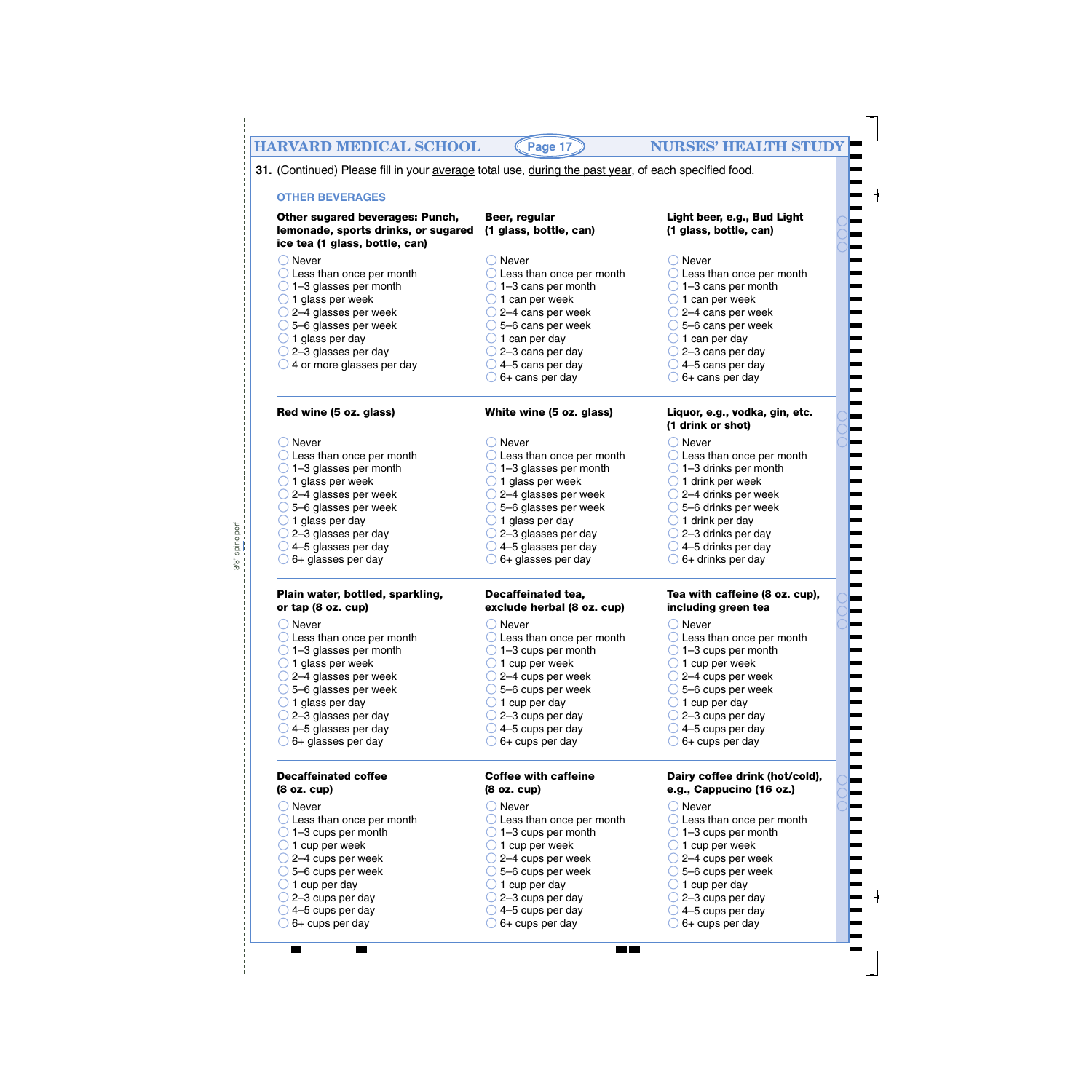# **SWEETS, BAKED GOODS & MISCELLANEOUS**

**32.** Please fill in your average total use, during the past year, of each specified food.

◯ Never

**Milk chocolate (bar or pack), e.g., Hershey's, M&M's**

◯ Less than once per month

#### **Dark chocolate, e.g., Hershey's Dark or Dove Dark**

- 
- ◯ Less than once per month
- $\bigcirc$  1–3 candy bars per month
- $\bigcirc$  1 candy bar per week
- $\bigcirc$  2–4 candy bars per week
- $\bigcirc$  5–6 candy bars per week
- $\bigcirc$  1 candy bar per day
- $\bigcirc$  2–3 candy bars per day
- $\bigcirc$  4 or more candy bars per day

#### **Sweet roll, coffee cake or other pastry (regular, fat free or reduced fat)**

#### **Candy bars, (e.g., Snickers, Milky Way, Reeses)**

- ◯ Never
- $\bigcirc$  Less than once per month
- $\bigcirc$  1–3 candy bars per month
- $\bigcirc$  1 candy bar per week
- 2–4 candy bars per week
- $\bigcirc$  5–6 candy bars per week
- $\bigcirc$  1 candy bar per day

**Doughnuts (1)**

- $\bigcirc$  2–3 candy bars per day
- $\bigcirc$  4 or more candy bars per day

**Candy without chocolate (e.g., 1 pack mints, Lifesavers)**

◯ Never

 $\bigcirc$  1–3 per month  $\bigcirc$  1 per week  $\bigcirc$  2–4 per week 5–6 per week  $\bigcirc$  1 per day  $\bigcirc$  2–3 per day  $\bigcirc$  4 or more per day

 $\bigcirc$  Never ◯ Less than once per month  $\bigcirc$  1–3 times per month O Once per week 2–4 times per week 5–6 times per week  $\bigcirc$  Once per day  $\bigcirc$  2–3 times per day  $\bigcirc$  4 or more times per day  $\bigcirc$  Never ◯ Less than once per month  $\bigcirc$  1–3 per month O Once per week  $\bigcirc$  2–4 per week  $\bigcirc$  5–6 per week  $\bigcirc$  Once per day  $\bigcirc$  2 or more servings per day ◯ Never  $\bigcirc$  Less than once per month  $\bigcirc$  1–3 per month  $\bigcirc$  1 per week  $\bigcirc$  2–4 per week  $\bigcirc$  5–6 per week  $\bigcirc$  1 per day  $\bigcirc$  2–3 per day  $\bigcirc$  4 or more per day

#### **Cookies or Brownies: Fat free or reduced fat (1)**

◯ Never ◯ Less than once per month  $\bigcirc$  1–3 cookies per month  $\bigcirc$  1 cookie per week 2–4 cookies per week 5–6 cookies per week  $\bigcirc$  1 cookie per day  $\bigcirc$  2–3 cookies per day  $\bigcirc$  4 or more cookies per day ◯ Never C Less than once per month  $\bigcirc$  1–3 cookies per month  $\bigcirc$  1 cookie per week ◯ 2–4 cookies per week 5–6 cookies per week  $\bigcirc$  1 cookie per day 2–3 cookies per day  $\bigcirc$  4 or more cookies per day ◯ Never ◯ Less than once per month  $\bigcirc$  1–3 cookies per month  $\bigcirc$  1 cookie per week 2–4 cookies per week 5–6 cookies per week  $\bigcirc$  1 cookie per day  $\bigcirc$  2–3 cookies per day  $\bigcirc$  4 or more cookies per day

**Cookies or Brownies:** 

#### **Cake, homemade or ready made (slice)**

- ◯ Never
- ◯ Less than once per month
- $\bigcirc$  1–3 slices per month
- $\bigcirc$  1 slice per week
- 2–4 slices per week
- 5–6 slices per week
- $\bigcirc$  1 or more slices per day
- **Pie, homemade or ready made (slice)**
- ◯ Never

**MA** 

- ◯ Less than once per month
- $\bigcirc$  1–3 slices per month
- $\bigcirc$  1 slice per week
- $\bigcirc$  2–4 slices per week
- 5–6 slices per week
- $\bigcirc$  1 or more slices per day
- **Other ready made, mix or dough (1) Home baked, from scratch (1) Cookies or Brownies: Jams, jellies, preserves, syrup, or honey (1 Tbs.)** ◯ Less than once per month 1–3 Tbs. per month  $\bigcirc$  1 Tbs. per week 2–4 Tbs. per week 5–6 Tbs. per week  $\bigcirc$  1 Tbs. per day  $\bigcirc$  2–3 Tbs. per day
	- $\bigcirc$  4 or more Tbs. per day

◯ Never

3/8" spine per 3/8" spine perf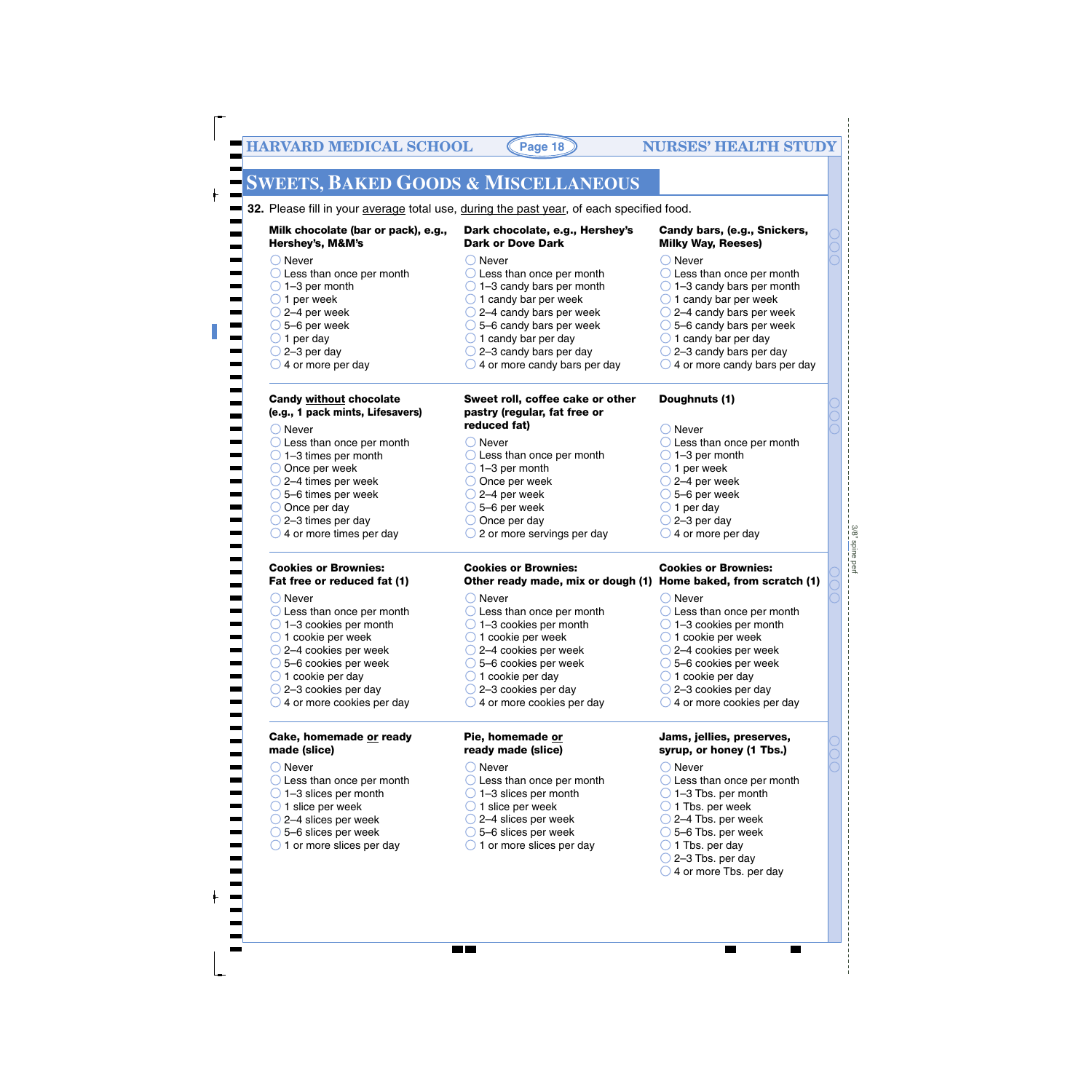#### **HARVARD MEDICAL SCHOOL (Page 19) NURSES' HEALTH STUDY Peanut butter (1 Tbs.)** ◯ Never C Less than once per month  $\bigcirc$  1–3 servings per month  $\bigcirc$  1 serving per week 2–4 servings per week 5–6 servings per week  $\bigcirc$  1 serving per day  $\bigcirc$  2 or more servings per day **Fat free or light popcorn (2–3 cups)**  $\bigcirc$  Never ◯ Less than once per month  $\bigcirc$  1–3 Tbs. per month  $\bigcirc$  1 Tbs. per week 2–4 Tbs. per week 5–6 Tbs. per week  $\bigcirc$  1 Tbs. per day  $\bigcirc$  2–3 Tbs. per day  $\bigcirc$  4 or more Tbs. per day **Peanuts (small packet or 1 oz.)** ◯ Never **32.** (Continued) Please fill in your average total use, during the past year, of each specified food. **Regular popcorn (2–3 cups)** ◯ Never O Less than once per month  $\bigcirc$  1–3 servings per month  $\bigcirc$  1 serving per week 2–4 servings per week 5–6 servings per week  $\bigcirc$  1 serving per day  $\bigcirc$  2 or more servings per day **Page 19** ◯ Never ◯ Less than once per month  $\bigcirc$  1–3 per month  $\bigcirc$  1 per week  $\bigcirc$  2–4 per week  $\bigcirc$  5–6 per week  $\bigcirc$  1 per day  $\bigcirc$  2–3 per day  $\bigcirc$  4 or more per day ◯ Never ◯ Less than once per month  $\bigcirc$  1–3 per month  $\bigcirc$  1 per week  $\bigcirc$  2–4 per week  $\bigcirc$  5–6 per week  $\bigcirc$  1 per day  $\bigcirc$  2–3 per day  $\bigcirc$  4 or more per day ◯ Never ◯ Less than once per month  $\bigcirc$  1–3 per month  $\bigcirc$  1 per week  $\bigcirc$  2–4 per week 5–6 per week  $\bigcirc$  1 per day  $\bigcirc$  2–3 per day  $\bigcirc$  4 or more per day ◯ Never  $\bigcirc$  Never **Breakfast bars, e.g., Nutrigrain, Kashi, granola (1) Energy bars, e.g., Clif, Luna, Glucerna, Powerbar (1) High Protein bars, e.g., Atkins, Zone, South Beach (1) Slimfast Shakes (1) Ensure, Boost or other meal replacement drinks (1)**

◯ Less than once per month  $\bigcirc$  1–3 per month  $\bigcirc$  1 per week  $\bigcirc$  2–4 per week 5–6 per week  $\bigcirc$  1 per day  $\bigcirc$  2–3 per day  $\bigcirc$  4 or more per day

#### **Walnuts (1 oz.)**

◯ Never

spine perf 3/8" spine perf

 $3/8$ "

- ◯ Less than once per month
- $\bigcirc$  1–3 per month
- $\bigcirc$  1 per week
- $\bigcirc$  2–4 per week
- $\bigcirc$  5–6 per week
- $\bigcirc$  1 per day
- ◯ 2 or more servings per day
- ◯ Less than once per month  $\bigcirc$  1–3 per month
- $\bigcirc$  1 per week
- $\bigcirc$  2–4 per week
- 5–6 per week
- $\bigcirc$  1 per day
- $\bigcirc$  2–3 per day
- $\bigcirc$  4 or more per day

#### **Other nuts (small packet or 1 oz.)**

- ◯ Never
- O Less than once per month
- $\bigcirc$  1–3 per month
- $\bigcirc$  1 per week
- $\bigcirc$  2–4 per week
- $\bigcirc$  5–6 per week
- $\bigcirc$  1 per day
- ◯ 2 or more servings per day

**The Co** 

- **Pretzels (1 small bag or serving)**
- ◯ Never
- ◯ Less than once per month

◯ Less than once per month

 $\bigcirc$  2 or more servings per day

 $\bigcirc$  1–3 per month  $\bigcirc$  1 per week  $\bigcirc$  2–4 per week 5–6 per week  $\bigcirc$  1 per day

- $\bigcirc$  1–3 servings per month
- O One serving per week
- 2–4 servings per week
- 5–6 servings per week
- $\bigcirc$  One serving per day
- ◯ 2 or more servings per day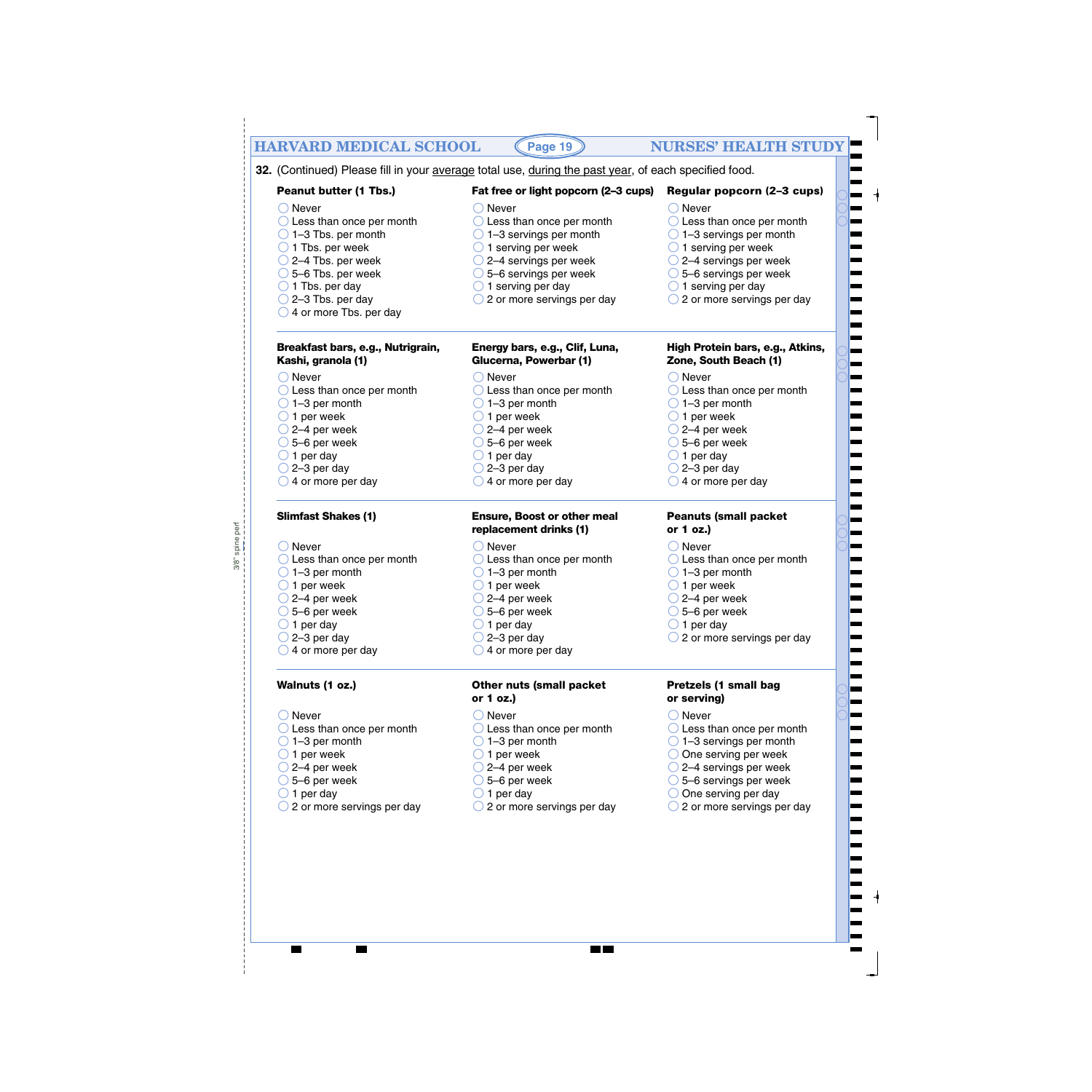| <b>Mixed dried fruit</b><br>$(1/4 \text{ cup})$                                                                                                                                                                                                                                                                   | Oat bran or other bran (wheat,<br>etc.) added to food (1 Tbs.)                                                                                                                                                                                                          | Wheat germ (1 Tbs.)                                                                                                                                                                                                                                                            |
|-------------------------------------------------------------------------------------------------------------------------------------------------------------------------------------------------------------------------------------------------------------------------------------------------------------------|-------------------------------------------------------------------------------------------------------------------------------------------------------------------------------------------------------------------------------------------------------------------------|--------------------------------------------------------------------------------------------------------------------------------------------------------------------------------------------------------------------------------------------------------------------------------|
| $\bigcirc$ Never<br>$\bigcirc$ Less than once per month<br>$\bigcirc$ 1-3 servings per month<br>$\bigcirc$ 1 serving per week<br>$\bigcirc$ 2–4 servings per week<br>$\bigcirc$ 5–6 servings per week<br>$\bigcirc$ 1 serving per day<br>$\bigcirc$ 2-3 servings per day<br>$\bigcirc$ 4 or more servings per day | $\bigcirc$ Never<br>$\bigcirc$ Less than once per month<br>$\bigcirc$ 1-3 Tbs. per month<br>$\bigcirc$ 1 Tbs. per week<br>$\bigcirc$ 2–4 Tbs. per week<br>$\bigcirc$ 5–6 Tbs. per week<br>$\bigcirc$ 1 Tbs. per day<br>$\bigcirc$ 2 or more servings per day            | $\bigcirc$ Never<br>$\bigcirc$ Less than once per month<br>$\bigcirc$ 1-3 Tbs. per month<br>$\bigcirc$ 1 Tbs. per week<br>$\bigcirc$ 2–4 Tbs. per week<br>$\bigcirc$ 5-6 Tbs. per week<br>$\bigcirc$ 1 Tbs. per day<br>$\bigcirc$ 2 or more servings per day                   |
| Flaxseed (1 Tbs.)                                                                                                                                                                                                                                                                                                 | <b>Artificial sweeteners</b><br>(1 packet)                                                                                                                                                                                                                              | <b>Type(s) of artificial</b><br>sweeteners:                                                                                                                                                                                                                                    |
| $\bigcirc$ Never<br>$\bigcirc$ Less than once per month<br>$\bigcirc$ 1-3 Tbs. per month<br>$\bigcirc$ 1 Tbs. per week<br>$\bigcirc$ 2–4 Tbs. per week<br>$\bigcirc$ 5–6 Tbs. per week<br>$\bigcirc$ 1 Tbs. per day<br>$\bigcirc$ 2-3 Tbs. per day<br>$\bigcirc$ 4 or more per day                                | $\bigcirc$ Never<br>$\bigcirc$ Less than once per month<br>$\bigcirc$ 1-3 per month<br>$\bigcirc$ 1 per week<br>$\bigcirc$ 2–4 per week<br>$\bigcirc$ 5–6 per week<br>$\bigcirc$ 1 per day<br>$\bigcirc$ 2-3 per day<br>$\bigcirc$ 4-5 per day<br>$\bigcirc$ 6+ per day | $\bigcirc$ Splenda<br>$\bigcirc$ Equal<br>O NutraSweet<br>◯ Sweet'N Low<br>Saccharin                                                                                                                                                                                           |
| <b>Chowder or cream soup</b><br>$(1 \text{ cup})$                                                                                                                                                                                                                                                                 | Tomato soup (1 cup)                                                                                                                                                                                                                                                     | Ketchup or red chili sauce<br>$(1$ Tbs.)                                                                                                                                                                                                                                       |
| $\bigcirc$ Never<br>$\bigcirc$ Less than once per month<br>$\bigcirc$ 1-3 cups per month<br>$\bigcirc$ 1 cup per week<br>$\bigcirc$ 2–4 cups per week<br>$\bigcirc$ 5–6 cups per week<br>$\bigcirc$ 1 or more cups per day                                                                                        | Never<br>$\bigcirc$ Less than once per month<br>$\bigcirc$ 1-3 cups per month<br>1 cup per week<br>$\bigcirc$ 2–4 cups per week<br>$\bigcirc$ 5–6 cups per week<br>$\bigcirc$ 1 or more cups per day                                                                    | $\bigcirc$ Never<br>$\bigcirc$ Less than once per month<br>$\bigcirc$ 1-3 Tbs. per month<br>1 Tbs. per week<br>$\bigcirc$ 2–4 Tbs. per week<br>$\bigcirc$ 5–6 Tbs. per week<br>$\bigcirc$ 1 Tbs. per day<br>$\bigcirc$ 2 or more servings per day                              |
| Garlic, fresh or powdered<br>(1 clove or 4 shakes)                                                                                                                                                                                                                                                                | Low fat mayonnaise or<br>fat-free mayonnaise (1 Tbs.)                                                                                                                                                                                                                   | <b>Regular mayonnaise</b><br>$(1$ Tbs.)                                                                                                                                                                                                                                        |
| $\bigcirc$ Never<br>$\bigcirc$ Less than once per month<br>$\bigcirc$ 1-3 per month<br>$\bigcirc$ 1 per week<br>$\bigcirc$ 2–4 per week<br>$\bigcirc$ 5–6 per week<br>$\bigcirc$ 1 per day<br>$\bigcirc$ 2 or more per day                                                                                        | Never<br>$\bigcirc$ Less than once per month<br>$\bigcirc$ 1–3 servings per month<br>$\bigcirc$ 1 serving per week<br>$\bigcirc$ 2–4 servings per week<br>$\bigcirc$ 5–6 servings per week<br>$\bigcirc$ 1 serving per day<br>$\bigcirc$ 2 or more servings per day     | $\bigcirc$ Never<br>$\bigcirc$ Less than once per month<br>$\bigcirc$ 1–3 servings per month<br>$\bigcirc$ 1 serving per week<br>$\bigcirc$ 2–4 servings per week<br>$\bigcirc$ 5–6 servings per week<br>$\bigcirc$ 1 serving per day<br>$\bigcirc$ 2 or more servings per day |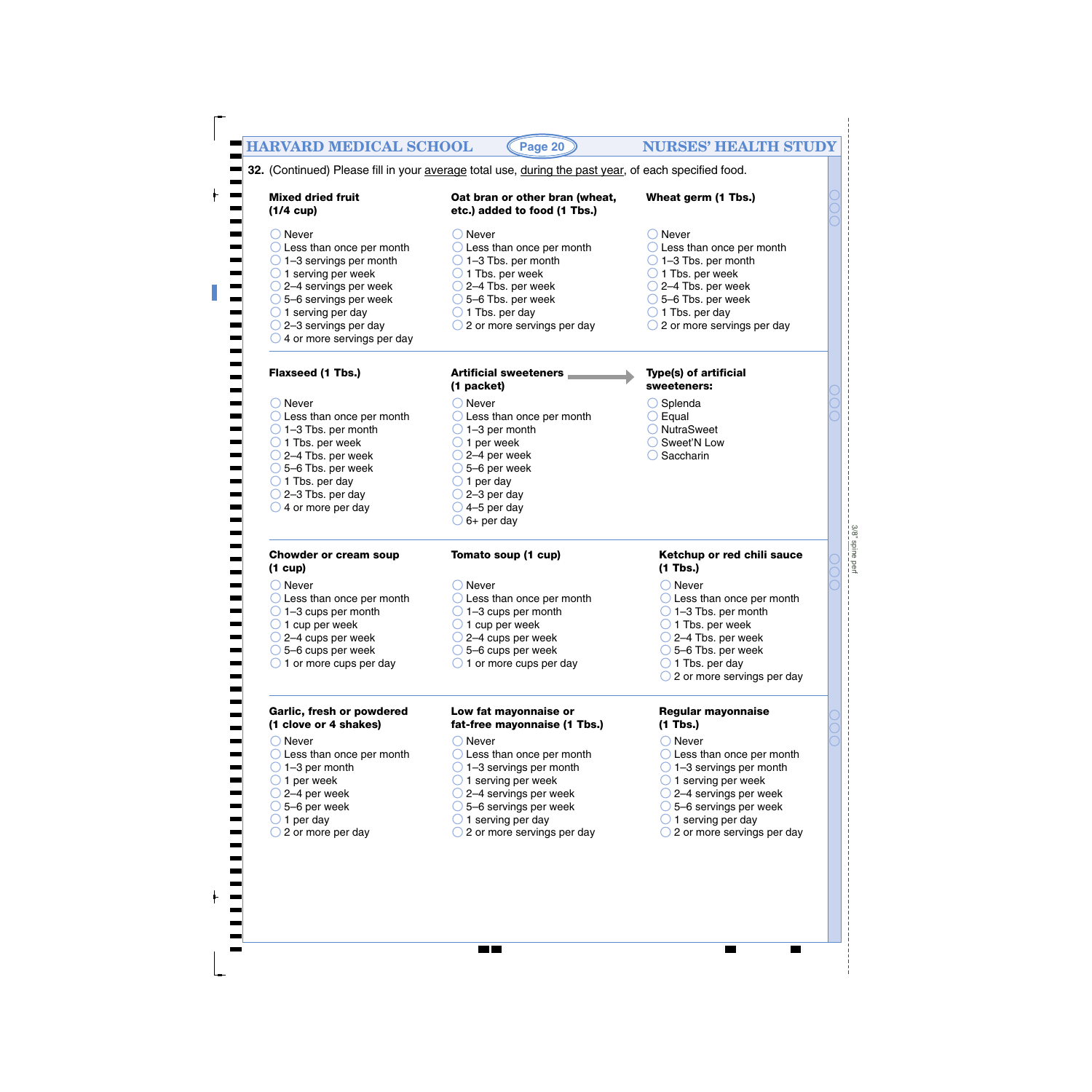|                                                                                                                                                                                                                                                                                                                                                                                            | 32. (Continued) Please fill in your average total use, during the past year, of each specified food.                                                                                                                                                                                                                                                               |                                                                                                                                                                                            |
|--------------------------------------------------------------------------------------------------------------------------------------------------------------------------------------------------------------------------------------------------------------------------------------------------------------------------------------------------------------------------------------------|--------------------------------------------------------------------------------------------------------------------------------------------------------------------------------------------------------------------------------------------------------------------------------------------------------------------------------------------------------------------|--------------------------------------------------------------------------------------------------------------------------------------------------------------------------------------------|
| Olive oil added to food or<br>bread (1 Tbs.); exclude use<br>in cooking<br>$\bigcirc$ Never<br>$\bigcirc$ Less than once per month<br>$\bigcirc$ 1-3 Tbs. per month<br>$\bigcirc$ 1 Tbs. per week<br>$\bigcirc$ 2–4 Tbs. per week<br>$\bigcirc$ 5–6 Tbs. per week<br>$\bigcirc$ 1 Tbs. per day<br>$\bigcirc$ 2-3 Tbs. per day<br>$\bigcirc$ 4-5 Tbs. per day<br>$\bigcirc$ 6+ Tbs. per day | Salad dressing $(1-2$ Tbs.) $\longrightarrow$<br>$\bigcirc$ Never<br>$\bigcirc$ Less than once per month<br>$\bigcirc$ 1–3 servings per month<br>$\bigcirc$ 1 serving per week<br>$\bigcirc$ 2–4 servings per week<br>$\bigcirc$ 5–6 servings per week<br>$\bigcirc$ 1 serving per day<br>$\bigcirc$ 2-3 servings per day<br>$\bigcirc$ 4 or more servings per day | <b>Type of salad dressing:</b><br>Nonfat<br>Low fat<br>Olive oil dressing<br>Other vegetable oil dressing                                                                                  |
| 33. How often do you eat fried or<br>sautéed food at home?<br>(Exclude "Pam"-type spray)                                                                                                                                                                                                                                                                                                   | 34. What kind of fat is usually<br>used for frying and sautéing<br>at home? (Exclude<br>"Pam"-type spray)                                                                                                                                                                                                                                                          | 35. What kind of fat is<br>usually used for baking<br><b>COOKIES at home?</b>                                                                                                              |
| $\bigcirc$ Less than once a week<br>$\bigcirc$ 1-3 times per week<br>$\bigcirc$ 4–6 times per week<br>$\bigcirc$ Daily                                                                                                                                                                                                                                                                     | $\bigcirc$ Real butter<br>Margarine<br>Olive oil<br>$\bigcirc$ Vegetable oil<br>Vegetable shortening<br>$\bigcirc$ Lard<br>$\bigcirc$ Not applicable                                                                                                                                                                                                               | <b>Real butter</b><br>Margarine<br>Olive oil<br>Vegetable oil<br>Vegetable shortening<br>Lard<br>Not applicable                                                                            |
| (Specify brand and type)                                                                                                                                                                                                                                                                                                                                                                   | 36. What type of cooking oil is usually used at home (e.g., Mazola Corn Oil)?                                                                                                                                                                                                                                                                                      |                                                                                                                                                                                            |
| from home?<br>$\bigcirc$ Never<br>$\bigcirc$ Less than once a week<br>$\bigcirc$ 1-3 times per week                                                                                                                                                                                                                                                                                        | 37. How often do you eat deep fried chicken, fish, shrimp, clams or onion rings away                                                                                                                                                                                                                                                                               |                                                                                                                                                                                            |
| $\bigcirc$ 4–6 times per week<br>$\bigcirc$ Daily<br>$\bigcirc$ Less than once a week<br>$\bigcirc$ 1–3 times per week<br>$\bigcirc$ 4–6 times per week<br>Daily<br>2+ times/day                                                                                                                                                                                                           | 38. How often do you eat toasted breads, bagel or English muffin (slice or 1 half bagel)?                                                                                                                                                                                                                                                                          | (0)(0)(38)<br>D O<br>$\Omega$ $(2)$<br>$\left( 3\right)$ $\left( 3\right)$<br>$\left(4\right)$ $\left(4\right)$<br>$\widehat{Q}$ LV $\widehat{B}$ $\widehat{B}$ $\widehat{B}$<br>CAN(6)(6) |

 $\overline{\phantom{a}}$ 

 $\overline{\phantom{a}}$ 

 $\overline{\phantom{1}}$